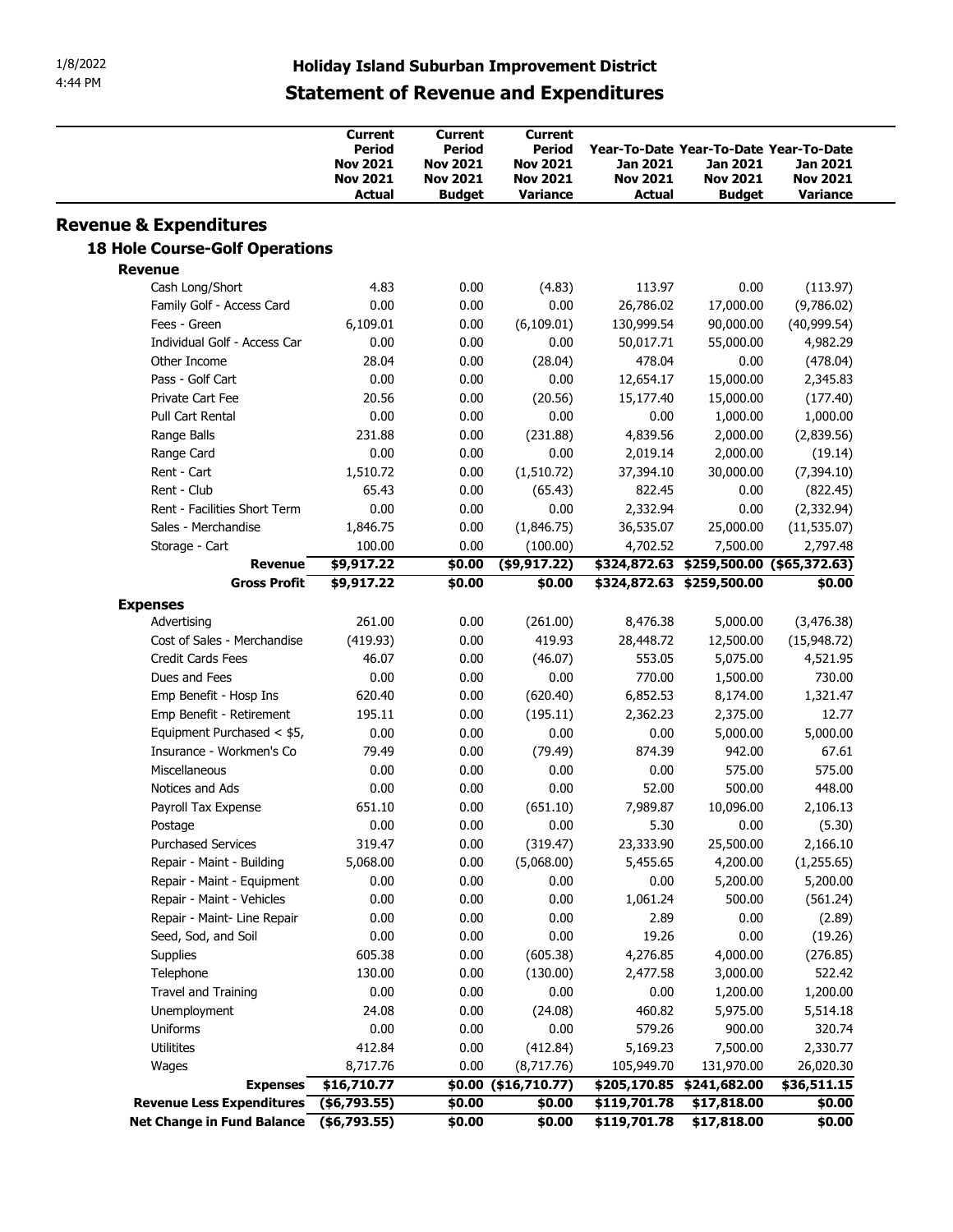|                                          |                                                                                 |                                                                          | <b>Statement of Revenue and Expenditures</b>                               | <b>Holiday Island Suburban Improvement District</b>                                           |                                              |                                         |
|------------------------------------------|---------------------------------------------------------------------------------|--------------------------------------------------------------------------|----------------------------------------------------------------------------|-----------------------------------------------------------------------------------------------|----------------------------------------------|-----------------------------------------|
|                                          | <b>Current</b><br>Period<br><b>Nov 2021</b><br><b>Nov 2021</b><br><b>Actual</b> | Current<br>Period<br><b>Nov 2021</b><br><b>Nov 2021</b><br><b>Budget</b> | <b>Current</b><br>Period<br><b>Nov 2021</b><br><b>Nov 2021</b><br>Variance | Year-To-Date Year-To-Date Year-To-Date<br><b>Jan 2021</b><br><b>Nov 2021</b><br><b>Actual</b> | Jan 2021<br><b>Nov 2021</b><br><b>Budget</b> | Jan 2021<br><b>Nov 2021</b><br>Variance |
| <b>18-Hole Course Maintenance</b>        |                                                                                 |                                                                          |                                                                            |                                                                                               |                                              |                                         |
| <b>Revenue</b>                           |                                                                                 |                                                                          |                                                                            |                                                                                               |                                              |                                         |
| Contribution Income                      | 0.00                                                                            | 0.00                                                                     | 0.00                                                                       | 4,106.00                                                                                      | 0.00                                         | (4, 106.00)                             |
| Other Income                             | 0.00                                                                            | 0.00                                                                     | 0.00                                                                       | 125.00                                                                                        | 0.00                                         | (125.00)                                |
| <b>Revenue</b>                           | \$0.00                                                                          | \$0.00                                                                   | \$0.00                                                                     | \$4,231.00                                                                                    | \$0.00                                       | $(*4,231.00)$                           |
| <b>Gross Profit</b>                      | \$0.00                                                                          | \$0.00                                                                   | \$0.00                                                                     | \$4,231.00                                                                                    | \$0.00                                       | \$0.00                                  |
| <b>Expenses</b>                          |                                                                                 |                                                                          |                                                                            |                                                                                               |                                              |                                         |
| Chemicals and Fertilizer                 | 0.00                                                                            | 0.00                                                                     | 0.00                                                                       | 43,409.97                                                                                     | 62,000.00                                    | 18,590.03                               |
| Dues and Fees                            | 75.00                                                                           | 0.00                                                                     | (75.00)                                                                    | 1,285.00                                                                                      | 1,200.00                                     | (85.00)                                 |
| Emp Benefit - Hosp Ins                   | 2,084.82                                                                        | 0.00                                                                     | (2,084.82)                                                                 | 22,833.68                                                                                     | 17,883.00                                    | (4,950.68)                              |
| Emp Benefit - Retirement                 | 638.05                                                                          | 0.00                                                                     | (638.05)                                                                   | 7,763.83                                                                                      | 5,023.00                                     | (2,740.83)                              |
| Equipment Purchased < \$5,               | 0.00                                                                            | 0.00                                                                     | 0.00                                                                       | 5,577.07                                                                                      | 3,400.00                                     | (2, 177.07)                             |
| Fuel Expense                             | 997.29                                                                          | 0.00                                                                     | (997.29)                                                                   | 16,785.99                                                                                     | 18,975.00                                    | 2,189.01                                |
| Insurance - Workmen's Co                 | 114.35                                                                          | 0.00                                                                     | (114.35)                                                                   | 1,257.85                                                                                      | 2,542.00                                     | 1,284.15                                |
| <b>Interest Expense</b>                  | 403.45                                                                          | 0.00                                                                     | (403.45)                                                                   | 5,139.99                                                                                      | 7,200.00                                     | 2,060.01                                |
| Notices and Ads                          | 0.00                                                                            | 0.00                                                                     | 0.00                                                                       | 213.55                                                                                        | 0.00                                         | (213.55)                                |
| Payroll Tax Expense                      | 1,001.24                                                                        | 0.00                                                                     | (1,001.24)                                                                 | 13,905.56                                                                                     | 15,545.00                                    | 1,639.44                                |
| <b>Purchased Services</b>                | 572.00                                                                          | 0.00                                                                     | (572.00)                                                                   | 7,572.42                                                                                      | 7,963.00                                     | 390.58                                  |
| Repair - Maint - Building                | 0.00                                                                            | 0.00                                                                     | 0.00                                                                       | 471.19                                                                                        | 1,500.00                                     | 1,028.81                                |
| Repair - Maint - Equipment               | 306.82                                                                          | 0.00                                                                     | (306.82)                                                                   | 13,060.69                                                                                     | 11,000.00                                    | (2,060.69)                              |
| Repair - Maint - Tires                   | 328.38                                                                          | 0.00                                                                     | (328.38)                                                                   | 1,707.34                                                                                      | 2,000.00                                     | 292.66                                  |
| Repair - Maint - Vehicles                | 3,653.36                                                                        | 0.00                                                                     | (3,653.36)                                                                 | 5,003.05                                                                                      | 1,000.00                                     | (4,003.05)                              |
| Repair - Maint- Line Repair              | 264.50                                                                          | 0.00                                                                     | (264.50)                                                                   | 6,828.91                                                                                      | 9,000.00                                     | 2,171.09                                |
| Safety                                   | 0.00                                                                            | 0.00                                                                     | 0.00                                                                       | 463.29                                                                                        | 400.00                                       | (63.29)                                 |
| Seed, Sod, and Soil                      | 48.15                                                                           | 0.00                                                                     | (48.15)                                                                    | 12,142.31                                                                                     | 15,000.00                                    | 2,857.69                                |
| Supplies                                 | 12.88                                                                           | 0.00                                                                     | (12.88)                                                                    | 3,521.67                                                                                      | 2,600.00                                     | (921.67)                                |
| Telephone                                | 217.75                                                                          | 0.00                                                                     | (217.75)                                                                   | 1,664.53                                                                                      | 2,400.00                                     | 735.47                                  |
| Travel and Training                      | 0.00                                                                            | 0.00                                                                     | 0.00                                                                       | 909.63                                                                                        | 2,500.00                                     | 1,590.37                                |
| Unemployment                             | 1.62                                                                            | 0.00                                                                     | (1.62)                                                                     | 512.61                                                                                        | 3,000.00                                     | 2,487.39                                |
| Uniforms                                 | 0.00                                                                            | 0.00                                                                     | 0.00                                                                       | 1,179.62                                                                                      | 1,000.00                                     | (179.62)                                |
| Utilitites                               | 1,246.10                                                                        | 0.00                                                                     | (1,246.10)                                                                 | 21,858.31                                                                                     | 20,000.00                                    | (1,858.31)                              |
| Wages                                    | 13,782.94                                                                       | 0.00                                                                     | (13,782.94)                                                                | 179,746.26                                                                                    | 203,202.00                                   | 23,455.74                               |
| Expenses \$25,748.70                     |                                                                                 |                                                                          | \$0.00 (\$25,748.70)                                                       | \$374,814.32 \$416,333.00                                                                     |                                              | \$41,518.68                             |
| Revenue Less Expenditures (\$25,748.70)  |                                                                                 | \$0.00                                                                   |                                                                            | \$0.00 (\$370,583.32) (\$416,333.00                                                           |                                              | \$0.00                                  |
| Net Change in Fund Balance (\$25,748.70) |                                                                                 | \$0.00                                                                   |                                                                            | $$0.00$ (\$370,583.32) (\$416,333.00                                                          |                                              | \$0.00                                  |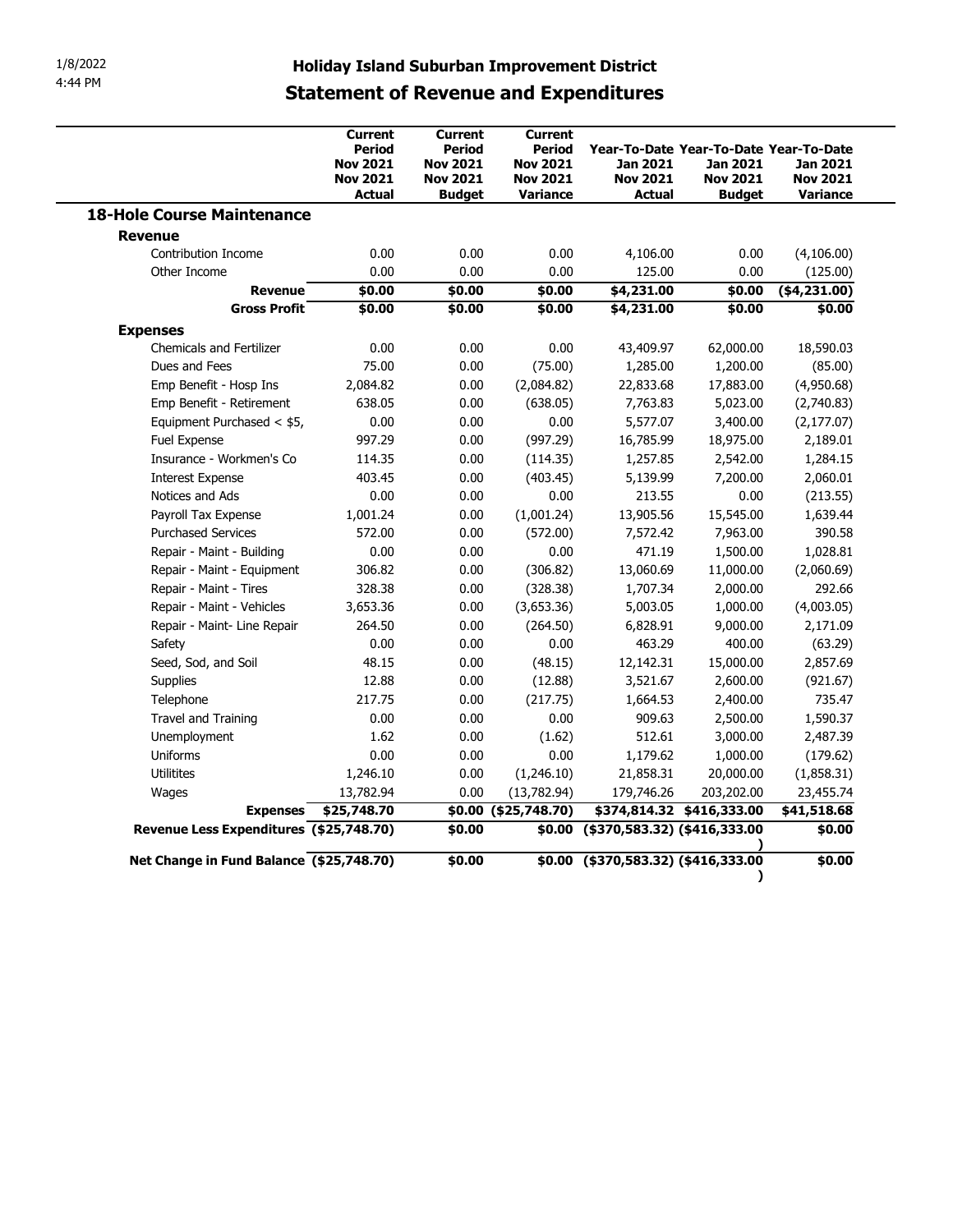|                                          | <b>Holiday Island Suburban Improvement District</b><br><b>Statement of Revenue and Expenditures</b> |                                                                                 |                                                                            |                                              |                                                                                        |                                         |
|------------------------------------------|-----------------------------------------------------------------------------------------------------|---------------------------------------------------------------------------------|----------------------------------------------------------------------------|----------------------------------------------|----------------------------------------------------------------------------------------|-----------------------------------------|
|                                          | Current<br><b>Period</b><br><b>Nov 2021</b><br><b>Nov 2021</b><br><b>Actual</b>                     | Current<br><b>Period</b><br><b>Nov 2021</b><br><b>Nov 2021</b><br><b>Budget</b> | Current<br><b>Period</b><br><b>Nov 2021</b><br><b>Nov 2021</b><br>Variance | Jan 2021<br><b>Nov 2021</b><br><b>Actual</b> | Year-To-Date Year-To-Date Year-To-Date<br>Jan 2021<br><b>Nov 2021</b><br><b>Budget</b> | Jan 2021<br><b>Nov 2021</b><br>Variance |
| <b>Administrative Dept</b>               |                                                                                                     |                                                                                 |                                                                            |                                              |                                                                                        |                                         |
| <b>Revenue</b>                           |                                                                                                     |                                                                                 |                                                                            |                                              |                                                                                        |                                         |
| Cash Long/Short                          | 0.00                                                                                                | 0.00                                                                            | 0.00                                                                       | (88.49)                                      | 0.00                                                                                   | 88.49                                   |
| Facilities Rental - Long Ter             | 0.00                                                                                                | 0.00                                                                            | 0.00                                                                       | 4,950.00                                     | 0.00                                                                                   | (4,950.00)                              |
| Other Income                             | 1,212.00                                                                                            | 0.00                                                                            | (1,212.00)                                                                 | 10,845.75                                    | 24,000.00                                                                              | 13,154.25                               |
| <b>Revenue</b>                           | \$1,212.00                                                                                          | \$0.00                                                                          | ( \$1, 212.00)                                                             | \$15,707.26                                  | \$24,000.00                                                                            | \$8,292.74                              |
| <b>Gross Profit</b>                      | \$1,212.00                                                                                          | \$0.00                                                                          | \$0.00                                                                     | \$15,707.26                                  | \$24,000.00                                                                            | \$0.00                                  |
| <b>Expenses</b>                          |                                                                                                     |                                                                                 |                                                                            |                                              |                                                                                        |                                         |
| <b>Auditors' Fees</b>                    | 0.00                                                                                                | 0.00                                                                            | 0.00                                                                       | 12,177.29                                    | 26,282.00                                                                              | 14,104.71                               |
| Capital Improvements - Fac               | 0.00                                                                                                | 0.00                                                                            | 0.00                                                                       | 4,500.00                                     | 25,000.00                                                                              | 20,500.00                               |
| <b>Credit Cards Fees</b>                 | 1,142.20                                                                                            | 0.00                                                                            | (1, 142.20)                                                                | 1,950.97                                     | 3,600.00                                                                               | 1,649.03                                |
| Dues and Fees                            | 1,995.00                                                                                            | 0.00                                                                            | (1,995.00)                                                                 | 2,157.00                                     | 684.00                                                                                 | (1,473.00)                              |
| Emp Benefit - Hosp Ins                   | 1,861.20                                                                                            | 0.00                                                                            | (1,861.20)                                                                 | 16,130.40                                    | 20,047.00                                                                              | 3,916.60                                |
| Emp Benefit - Retirement                 | 470.82                                                                                              | 0.00                                                                            | (470.82)                                                                   | 8,569.61                                     | 11,021.00                                                                              | 2,451.39                                |
| Equipment Purchased < \$5,               | 0.00                                                                                                | 0.00                                                                            | 0.00                                                                       | 9,928.59                                     | 5,000.00                                                                               | (4,928.59)                              |
| Insurance - Workmen's Co                 | 24.82                                                                                               | 0.00                                                                            | (24.82)                                                                    | 273.02                                       | 188.00                                                                                 | (85.02)                                 |
| Miscellaneous                            | 0.00                                                                                                | 0.00                                                                            | 0.00                                                                       | 6,908.95                                     | 1,800.00                                                                               | (5, 108.95)                             |
| Notices and Ads                          | 0.00                                                                                                | 0.00                                                                            | 0.00                                                                       | 363.58                                       | 960.00                                                                                 | 596.42                                  |
| Payroll Tax Expense                      | 1,786.63                                                                                            | 0.00                                                                            | (1,786.63)                                                                 | 20,975.34                                    | 22,227.00                                                                              | 1,251.66                                |
| Postage                                  | 0.00                                                                                                | 0.00                                                                            | 0.00                                                                       | 12,272.88                                    | 20,000.00                                                                              | 7,727.12                                |
| <b>Purchased Services</b>                | 5,592.37                                                                                            | 0.00                                                                            | (5, 592.37)                                                                | 37,376.17                                    | 17,136.00                                                                              | (20, 240.17)                            |
| Repair - Maint - Building                | 0.00                                                                                                | 0.00                                                                            | 0.00                                                                       | 12,918.14                                    | 4,550.00                                                                               | (8,368.14)                              |
| Repair - Maint - Equipment               | 0.00                                                                                                | 0.00                                                                            | 0.00                                                                       | 394.84                                       | 960.00                                                                                 | 565.16                                  |
| Repair - Maint - Vehicles                | 0.00                                                                                                | 0.00                                                                            | 0.00                                                                       | 0.00                                         | 400.00                                                                                 | 400.00                                  |
| Supplies                                 | 499.59                                                                                              | 0.00                                                                            | (499.59)                                                                   | 11,875.02                                    | 8,500.00                                                                               | (3,375.02)                              |
| Telephone<br>Travel and Training         | 383.89<br>0.00                                                                                      | 0.00<br>0.00                                                                    | (383.89)<br>0.00                                                           | 5,884.73<br>284.62                           | 7,200.00<br>1,200.00                                                                   | 1,315.27<br>915.38                      |
| Unemployment                             | 0.87                                                                                                | 0.00                                                                            | (0.87)                                                                     | 619.79                                       | 3,590.00                                                                               | 2,970.21                                |
| Uniforms                                 | 0.00                                                                                                | 0.00                                                                            | 0.00                                                                       | 292.15                                       | 0.00                                                                                   | (292.15)                                |
| Utilitites                               | 556.22                                                                                              | 0.00                                                                            | (556.22)                                                                   | 7,279.11                                     | 7,740.00                                                                               | 460.89                                  |
|                                          | 23,975.01                                                                                           | 0.00                                                                            | (23, 975.01)                                                               | 249,223.90                                   | 302,213.00                                                                             | 52,989.10                               |
| Wages                                    | Expenses \$38,288.62                                                                                |                                                                                 | \$0.00 (\$38,288.62)                                                       |                                              | \$422,356.10 \$490,298.00                                                              | \$67,941.90                             |
| Revenue Less Expenditures (\$37,076.62)  |                                                                                                     | \$0.00                                                                          |                                                                            | \$0.00 (\$406,648.84) (\$466,298.00          |                                                                                        | \$0.00                                  |
|                                          |                                                                                                     |                                                                                 |                                                                            |                                              |                                                                                        |                                         |
| Net Change in Fund Balance (\$37,076.62) |                                                                                                     | \$0.00                                                                          |                                                                            | \$0.00 (\$406,648.84) (\$466,298.00          |                                                                                        | \$0.00                                  |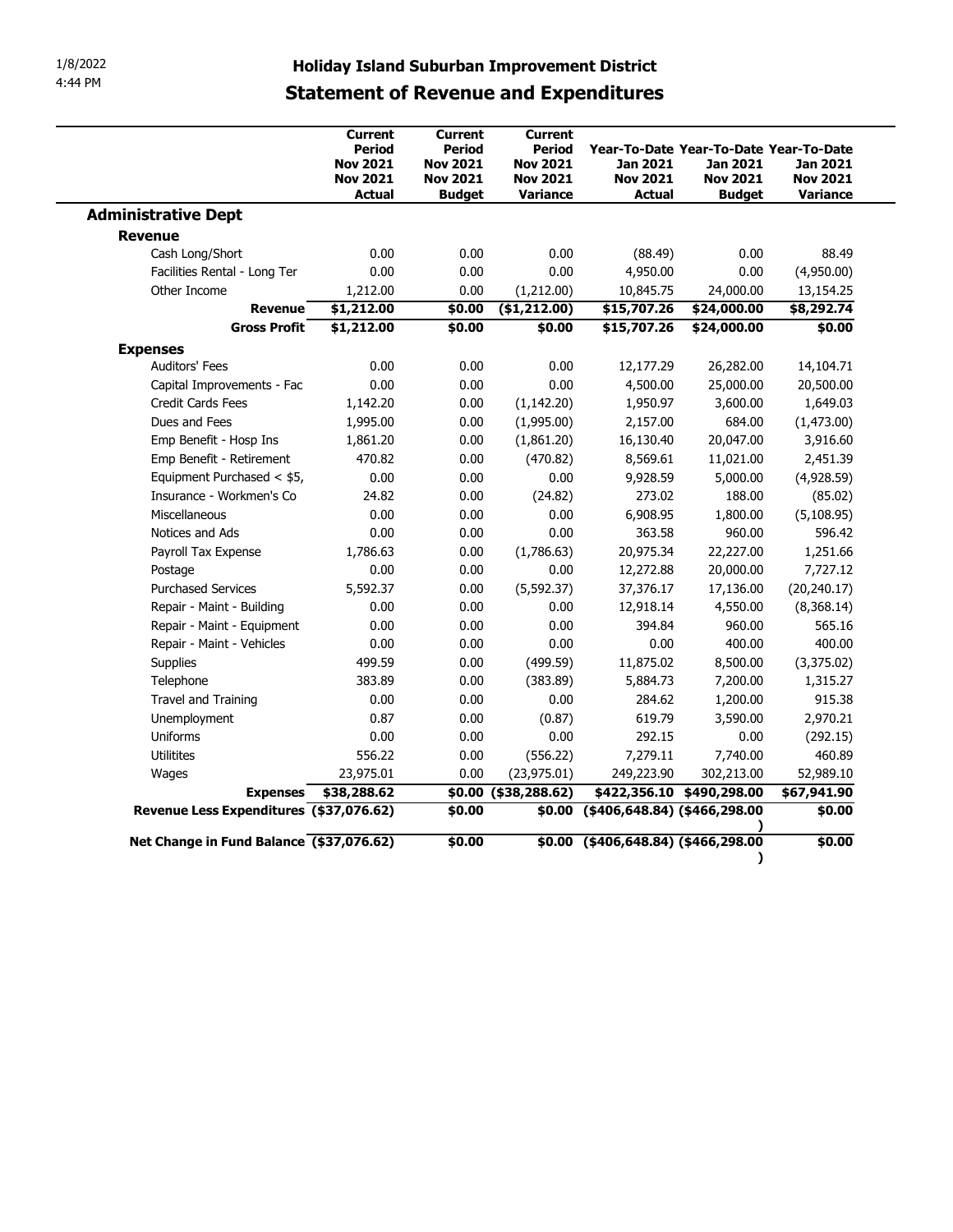| 1/8/2022<br>4:44 PM |                                              | <b>Holiday Island Suburban Improvement District</b>                             |                                                                                 |                                                                            |                                                                                        |                                              |                                                       |  |  |  |  |  |
|---------------------|----------------------------------------------|---------------------------------------------------------------------------------|---------------------------------------------------------------------------------|----------------------------------------------------------------------------|----------------------------------------------------------------------------------------|----------------------------------------------|-------------------------------------------------------|--|--|--|--|--|
|                     | <b>Statement of Revenue and Expenditures</b> |                                                                                 |                                                                                 |                                                                            |                                                                                        |                                              |                                                       |  |  |  |  |  |
|                     |                                              | <b>Current</b><br><b>Period</b><br><b>Nov 2021</b><br><b>Nov 2021</b><br>Actual | <b>Current</b><br>Period<br><b>Nov 2021</b><br><b>Nov 2021</b><br><b>Budget</b> | <b>Current</b><br>Period<br><b>Nov 2021</b><br><b>Nov 2021</b><br>Variance | Year-To-Date Year-To-Date Year-To-Date<br>Jan 2021<br><b>Nov 2021</b><br><b>Actual</b> | Jan 2021<br><b>Nov 2021</b><br><b>Budget</b> | <b>Jan 2021</b><br><b>Nov 2021</b><br><b>Variance</b> |  |  |  |  |  |
|                     | <b>Campground Recreation</b>                 |                                                                                 |                                                                                 |                                                                            |                                                                                        |                                              |                                                       |  |  |  |  |  |
|                     | <b>Revenue</b>                               |                                                                                 |                                                                                 |                                                                            |                                                                                        |                                              |                                                       |  |  |  |  |  |
|                     | Cash Long/Short                              | 0.00                                                                            | 0.00                                                                            | 0.00                                                                       | 14.36                                                                                  | 0.00                                         | (14.36)                                               |  |  |  |  |  |
|                     | Rent - Facilities Short Term                 | 278.00                                                                          | 0.00                                                                            | (278.00)                                                                   | 28,027.66                                                                              | 15,000.00                                    | (13,027.66)                                           |  |  |  |  |  |
|                     | <b>Revenue</b>                               | \$278.00                                                                        | \$0.00                                                                          | (\$278.00)                                                                 | \$28,042.02                                                                            |                                              | $$15,000.00$ (\$13,042.02)                            |  |  |  |  |  |
|                     | <b>Gross Profit</b>                          | \$278.00                                                                        | \$0.00                                                                          | \$0.00                                                                     | \$28,042.02                                                                            | \$15,000.00                                  | \$0.00                                                |  |  |  |  |  |
|                     | <b>Expenses</b>                              |                                                                                 |                                                                                 |                                                                            |                                                                                        |                                              |                                                       |  |  |  |  |  |
|                     | Advertising                                  | 0.00                                                                            | 0.00                                                                            | 0.00                                                                       | 1,000.00                                                                               | 1,000.00                                     | 0.00                                                  |  |  |  |  |  |
|                     | <b>Purchased Services</b>                    | 16.62                                                                           | 0.00                                                                            | (16.62)                                                                    | 4,997.73                                                                               | 4,915.00                                     | (82.73)                                               |  |  |  |  |  |
|                     | Repair - Maint - Building                    | 0.00                                                                            | 0.00                                                                            | 0.00                                                                       | 1,505.89                                                                               | 500.00                                       | (1,005.89)                                            |  |  |  |  |  |
|                     | Repair - Maint - Equipment                   | 0.00                                                                            | 0.00                                                                            | 0.00                                                                       | 17.97                                                                                  | 175.00                                       | 157.03                                                |  |  |  |  |  |
|                     | Repair- Maint- Parts/Materi                  | 0.00                                                                            | 0.00                                                                            | 0.00                                                                       | 0.00                                                                                   | 105.00                                       | 105.00                                                |  |  |  |  |  |
|                     | Supplies                                     | 0.00                                                                            | 0.00                                                                            | 0.00                                                                       | 0.00                                                                                   | 200.00                                       | 200.00                                                |  |  |  |  |  |
|                     | Telephone                                    | 238.39                                                                          | 0.00                                                                            | (238.39)                                                                   | 1,736.35                                                                               | 1,200.00                                     | (536.35)                                              |  |  |  |  |  |
|                     | <b>Utilitites</b>                            | 614.26                                                                          | 0.00                                                                            | (614.26)                                                                   | 5,522.44                                                                               | 3,770.00                                     | (1,752.44)                                            |  |  |  |  |  |
|                     | <b>Expenses</b>                              | \$869.27                                                                        | \$0.00                                                                          | $($ \$869.27 $)$                                                           | \$14,780.38                                                                            | \$11,865.00                                  | (\$2,915.38)                                          |  |  |  |  |  |
|                     | Revenue Less Expenditures                    | $($ \$591.27)                                                                   | $\sqrt{$0.00}$                                                                  | \$0.00                                                                     | \$13,261.64                                                                            | \$3,135.00                                   | \$0.00                                                |  |  |  |  |  |
|                     | <b>Net Change in Fund Balance</b>            | $($ \$591.27)                                                                   | \$0.00                                                                          | \$0.00                                                                     | \$13,261.64                                                                            | \$3,135.00                                   | \$0.00                                                |  |  |  |  |  |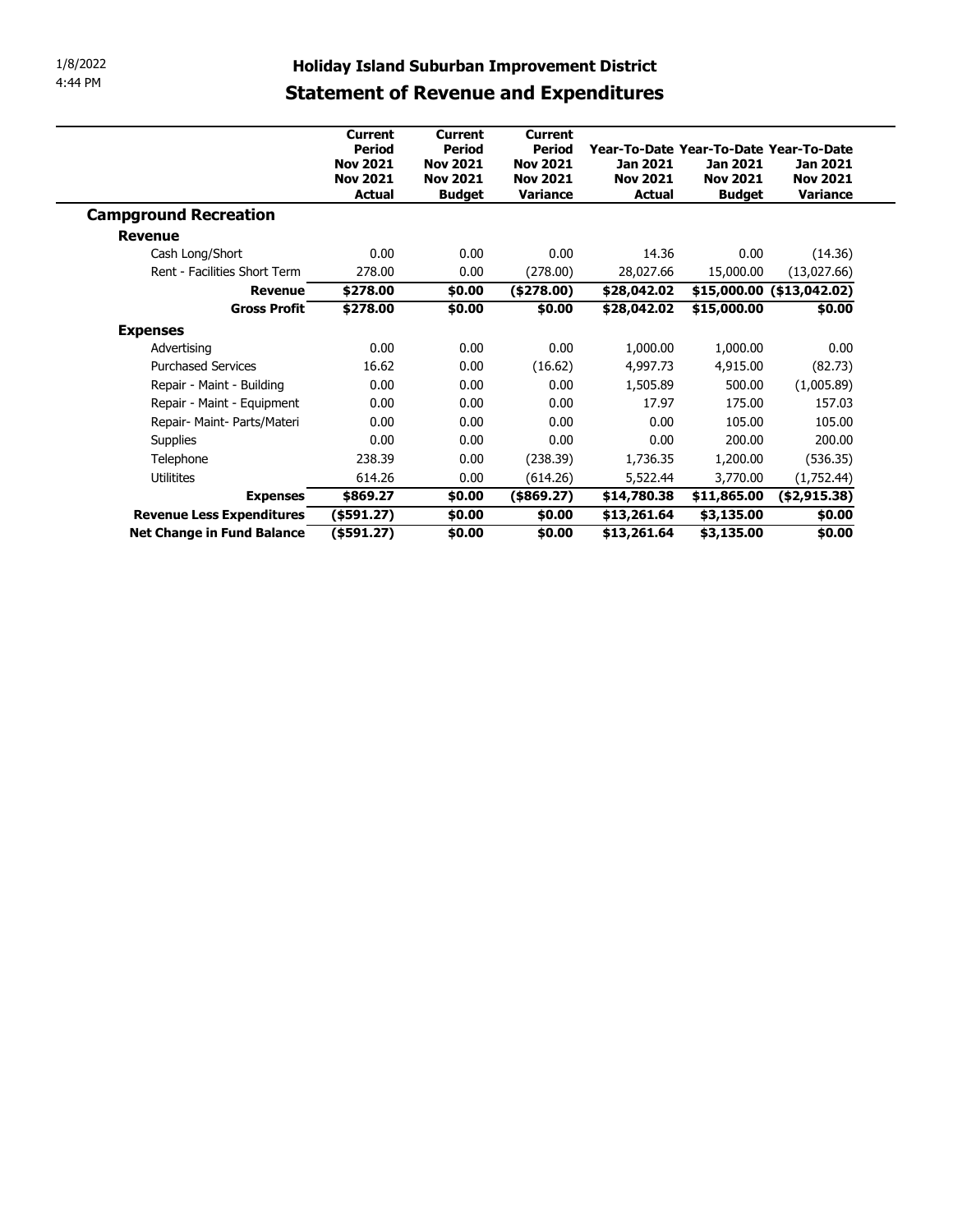| 1/8/2022<br>4:44 PM                     | <b>Holiday Island Suburban Improvement District</b><br><b>Statement of Revenue and Expenditures</b> |                                                               |                                                                      |                                                                 |                                                                                        |                                              |                                         |  |  |  |  |  |
|-----------------------------------------|-----------------------------------------------------------------------------------------------------|---------------------------------------------------------------|----------------------------------------------------------------------|-----------------------------------------------------------------|----------------------------------------------------------------------------------------|----------------------------------------------|-----------------------------------------|--|--|--|--|--|
|                                         |                                                                                                     | <b>Current</b>                                                | <b>Current</b>                                                       | <b>Current</b>                                                  |                                                                                        |                                              |                                         |  |  |  |  |  |
|                                         |                                                                                                     | Period<br><b>Nov 2021</b><br><b>Nov 2021</b><br><b>Actual</b> | <b>Period</b><br><b>Nov 2021</b><br><b>Nov 2021</b><br><b>Budget</b> | <b>Period</b><br><b>Nov 2021</b><br><b>Nov 2021</b><br>Variance | Year-To-Date Year-To-Date Year-To-Date<br>Jan 2021<br><b>Nov 2021</b><br><b>Actual</b> | Jan 2021<br><b>Nov 2021</b><br><b>Budget</b> | Jan 2021<br><b>Nov 2021</b><br>Variance |  |  |  |  |  |
| <b>Clubhouse</b>                        |                                                                                                     |                                                               |                                                                      |                                                                 |                                                                                        |                                              |                                         |  |  |  |  |  |
| <b>Revenue</b>                          |                                                                                                     |                                                               |                                                                      |                                                                 |                                                                                        |                                              |                                         |  |  |  |  |  |
| Rent - Facilities Short Term            |                                                                                                     | 0.00                                                          | 0.00                                                                 | 0.00                                                            | (275.00)                                                                               | 7,500.00                                     | 7,775.00                                |  |  |  |  |  |
|                                         | <b>Revenue</b>                                                                                      | \$0.00                                                        | \$0.00                                                               | \$0.00                                                          | (\$275.00)                                                                             | \$7,500.00                                   | \$7,775.00                              |  |  |  |  |  |
|                                         | <b>Gross Profit</b>                                                                                 | \$0.00                                                        | \$0.00                                                               | \$0.00                                                          | (\$275.00)                                                                             | \$7,500.00                                   | \$0.00                                  |  |  |  |  |  |
| <b>Expenses</b>                         |                                                                                                     |                                                               |                                                                      |                                                                 |                                                                                        |                                              |                                         |  |  |  |  |  |
| Advertising                             |                                                                                                     | 0.00                                                          | 0.00                                                                 | 0.00                                                            | 0.00                                                                                   | 2,000.00                                     | 2,000.00                                |  |  |  |  |  |
| Payroll Tax Expense                     |                                                                                                     | 39.77                                                         | 0.00                                                                 | (39.77)                                                         | 396.39                                                                                 | 513.00                                       | 116.61                                  |  |  |  |  |  |
| <b>Purchased Services</b>               |                                                                                                     | 162.54                                                        | 0.00                                                                 | (162.54)                                                        | 1,895.95                                                                               | 780.00                                       | (1, 115.95)                             |  |  |  |  |  |
| Repair - Maint - Building               |                                                                                                     | 5,068.00                                                      | 0.00                                                                 | (5,068.00)                                                      | 5,519.15                                                                               | 4,500.00                                     | (1,019.15)                              |  |  |  |  |  |
| Repair - Maint - Equipment              |                                                                                                     | 0.00                                                          | 0.00                                                                 | 0.00                                                            | 0.00                                                                                   | 2,400.00                                     | 2,400.00                                |  |  |  |  |  |
| Seed, Sod, and Soil                     |                                                                                                     | 0.00                                                          | 0.00                                                                 | 0.00                                                            | 19.26                                                                                  | 0.00                                         | (19.26)                                 |  |  |  |  |  |
| Supplies                                |                                                                                                     | 0.00                                                          | 0.00                                                                 | 0.00                                                            | 393.26                                                                                 | 2,300.00                                     | 1,906.74                                |  |  |  |  |  |
| Telephone                               |                                                                                                     | 0.00                                                          | 0.00                                                                 | 0.00                                                            | 51.83                                                                                  | 0.00                                         | (51.83)                                 |  |  |  |  |  |
| Unemployment                            |                                                                                                     | 3.64                                                          | 0.00                                                                 | (3.64)                                                          | 36.27                                                                                  | 474.00                                       | 437.73                                  |  |  |  |  |  |
| Utilitites                              |                                                                                                     | 368.44                                                        | 0.00                                                                 | (368.44)                                                        | 5,145.71                                                                               | 9,600.00                                     | 4,454.29                                |  |  |  |  |  |
| Wages                                   |                                                                                                     | 519.75                                                        | 0.00                                                                 | (519.75)                                                        | 4,986.00                                                                               | 6,705.00                                     | 1,719.00                                |  |  |  |  |  |
|                                         | Expenses \$6,162.14                                                                                 |                                                               |                                                                      |                                                                 | $$0.00$ (\$6,162.14) $$18,443.82$ \$29,272.00 \$10,828.18                              |                                              |                                         |  |  |  |  |  |
| Revenue Less Expenditures (\$6,162.14)  |                                                                                                     |                                                               | \$0.00                                                               |                                                                 | $$0.00$ (\$18,718.82) (\$21,772.00)                                                    |                                              | \$0.00                                  |  |  |  |  |  |
| Net Change in Fund Balance (\$6,162.14) |                                                                                                     |                                                               | \$0.00                                                               |                                                                 | $$0.00$ (\$18,718.82) (\$21,772.00)                                                    |                                              | \$0.00                                  |  |  |  |  |  |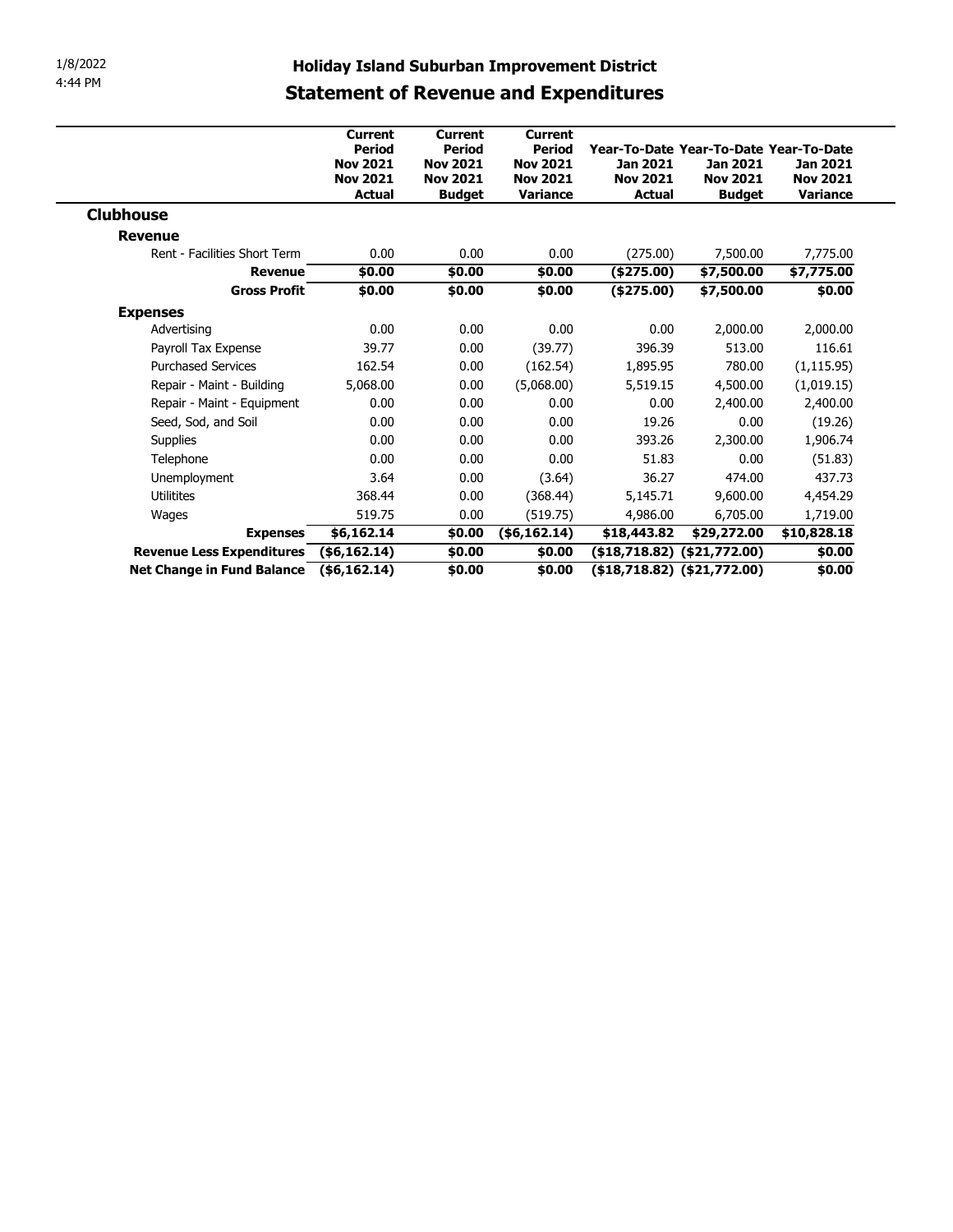|                                          | <b>Holiday Island Suburban Improvement District</b>                             |                                                                                 |                                                                                   |                                              |                                                                                        |                                         |
|------------------------------------------|---------------------------------------------------------------------------------|---------------------------------------------------------------------------------|-----------------------------------------------------------------------------------|----------------------------------------------|----------------------------------------------------------------------------------------|-----------------------------------------|
|                                          |                                                                                 |                                                                                 | <b>Statement of Revenue and Expenditures</b>                                      |                                              |                                                                                        |                                         |
|                                          | <b>Current</b><br>Period<br><b>Nov 2021</b><br><b>Nov 2021</b><br><b>Actual</b> | Current<br><b>Period</b><br><b>Nov 2021</b><br><b>Nov 2021</b><br><b>Budget</b> | <b>Current</b><br><b>Period</b><br><b>Nov 2021</b><br><b>Nov 2021</b><br>Variance | Jan 2021<br><b>Nov 2021</b><br><b>Actual</b> | Year-To-Date Year-To-Date Year-To-Date<br>Jan 2021<br><b>Nov 2021</b><br><b>Budget</b> | Jan 2021<br><b>Nov 2021</b><br>Variance |
|                                          |                                                                                 |                                                                                 |                                                                                   |                                              |                                                                                        |                                         |
| <b>Fire Dept</b>                         |                                                                                 |                                                                                 |                                                                                   |                                              |                                                                                        |                                         |
| <b>Revenue</b>                           |                                                                                 |                                                                                 |                                                                                   |                                              |                                                                                        |                                         |
| Act 833<br><b>Contribution Income</b>    | 0.00<br>0.00                                                                    | 0.00<br>0.00                                                                    | 0.00<br>0.00                                                                      | 13,485.79<br>0.00                            | 16,000.00<br>1,000.00                                                                  | 2,514.21<br>1,000.00                    |
| Other Income                             | 0.00                                                                            | 0.00                                                                            | 0.00                                                                              | 4,523.05                                     | 46,837.00                                                                              | 42,313.95                               |
| Security Fee                             | 4,029.77                                                                        | 0.00                                                                            | (4,029.77)                                                                        | 44,185.07                                    | 45,600.00                                                                              | 1,414.93                                |
| <b>Revenue</b>                           | \$4,029.77                                                                      | \$0.00                                                                          | ( \$4,029.77)                                                                     |                                              | \$62,193.91 \$109,437.00                                                               | \$47,243.09                             |
| <b>Gross Profit</b>                      | \$4,029.77                                                                      | \$0.00                                                                          | \$0.00                                                                            |                                              | $562,193.91$ \$109,437.00                                                              | \$0.00                                  |
| <b>Expenses</b>                          |                                                                                 |                                                                                 |                                                                                   |                                              |                                                                                        |                                         |
| Act 833                                  | 0.00                                                                            | 0.00                                                                            | 0.00                                                                              | 8,568.86                                     | 8,300.00                                                                               | (268.86)                                |
| Dues and Fees                            | 0.00                                                                            | 0.00                                                                            | 0.00                                                                              | 40.00                                        | 800.00                                                                                 | 760.00                                  |
| Emp Benefit - Hosp Ins                   | 901.74                                                                          | 0.00                                                                            | (901.74)                                                                          | 14,847.47                                    | 11,100.00                                                                              | (3,747.47)                              |
| Emp Benefit - LOPFI                      | 2,814.20                                                                        | 0.00                                                                            | (2,814.20)                                                                        | 21,307.94                                    | 30,633.00                                                                              | 9,325.06                                |
| Emp Benefit - Retirement                 | 250.00                                                                          | 0.00                                                                            | (250.00)                                                                          | 1,477.04                                     | 6,259.00                                                                               | 4,781.96                                |
| Equipment Purchased < \$5,               | 0.00                                                                            | 0.00                                                                            | 0.00                                                                              | 2,817.74                                     | 4,000.00                                                                               | 1,182.26                                |
| Fuel Expense                             | 0.00                                                                            | 0.00                                                                            | 0.00                                                                              | 7,027.36                                     | 8,000.00                                                                               | 972.64                                  |
| Insurance - Workmen's Co                 | 219.53                                                                          | 0.00                                                                            | (219.53)                                                                          | 2,414.83                                     | 4,708.00                                                                               | 2,293.17                                |
| Miscellaneous                            | 0.00                                                                            | 0.00                                                                            | 0.00                                                                              | 5,000.00                                     | 0.00                                                                                   | (5,000.00)                              |
| Payroll Tax Expense                      | 509.14                                                                          | 0.00                                                                            | (509.14)                                                                          | 4,789.80                                     | 3,726.00                                                                               | (1,063.80)                              |
| Personnel Reimbursement                  | 0.00                                                                            | 0.00                                                                            | 0.00                                                                              | 11,507.98                                    | 16,000.00                                                                              | 4,492.02                                |
| Postage                                  | 0.00                                                                            | 0.00                                                                            | 0.00                                                                              | 11.00                                        | 0.00                                                                                   | (11.00)                                 |
| PPE                                      | 1,111.51                                                                        | 0.00                                                                            | (1, 111.51)                                                                       | 3,460.23                                     | 6,000.00                                                                               | 2,539.77                                |
| <b>Purchased Services</b>                | 112.82                                                                          | 0.00                                                                            | (112.82)                                                                          | 5,380.01                                     | 3,800.00                                                                               | (1,580.01)                              |
| Repair - Maint - Building                | 0.00                                                                            | 0.00                                                                            | 0.00                                                                              | 2,529.86                                     | 4,200.00                                                                               | 1,670.14                                |
| Repair - Maint - Equipment               | 0.00                                                                            | 0.00                                                                            | 0.00                                                                              | 3,180.52                                     | 3,800.00                                                                               | 619.48                                  |
| Repair - Maint - Radio                   | 0.00                                                                            | 0.00                                                                            | 0.00                                                                              | 424.44                                       | 3,000.00                                                                               | 2,575.56                                |
| Repair - Maint - Tires                   | 0.00                                                                            | 0.00                                                                            | 0.00                                                                              | 2,945.03                                     | 2,800.00                                                                               | (145.03)                                |
| Repair - Maint - Vehicles                | 595.95                                                                          | 0.00                                                                            | (595.95)                                                                          | 8,003.43                                     | 4,700.00                                                                               | (3,303.43)                              |
| Supplies                                 | 197.00                                                                          | 0.00                                                                            | (197.00)                                                                          | 1,721.10                                     | 2,000.00                                                                               | 278.90                                  |
| Telephone                                | 281.45                                                                          | 0.00                                                                            | (281.45)                                                                          | 5,365.98                                     | 3,420.00                                                                               | (1,945.98)                              |
| Travel and Training                      | 0.00                                                                            | 0.00                                                                            | 0.00                                                                              | 1,600.91                                     | 3,000.00                                                                               | 1,399.09                                |
| Unemployment                             | 8.74                                                                            | 0.00                                                                            | (8.74)                                                                            | 295.11                                       | 1,733.00                                                                               | 1,437.89                                |
| Uniforms                                 | 438.55                                                                          | 0.00                                                                            | (438.55)                                                                          | 1,560.76                                     | 900.00                                                                                 | (660.76)                                |
| Utilitites                               | 1,354.74                                                                        | 0.00                                                                            | (1, 354.74)                                                                       | 7,959.59                                     | 7,000.00                                                                               | (959.59)                                |
| Wages                                    | 14,128.80                                                                       | 0.00                                                                            | (14, 128.80)                                                                      | 160,299.07                                   | 130,726.00                                                                             | (29, 573.07)                            |
|                                          | Expenses \$22,924.17                                                            |                                                                                 | \$0.00 (\$22,924.17)                                                              |                                              | \$284,536.06 \$270,605.00 (\$13,931.06)                                                |                                         |
| Revenue Less Expenditures (\$18,894.40)  |                                                                                 | \$0.00                                                                          |                                                                                   | $$0.00$ (\$222,342.15) (\$161,168.00         |                                                                                        | \$0.00                                  |
| Net Change in Fund Balance (\$18,894.40) |                                                                                 | \$0.00                                                                          |                                                                                   | $$0.00$ (\$222,342.15) (\$161,168.00         |                                                                                        | \$0.00                                  |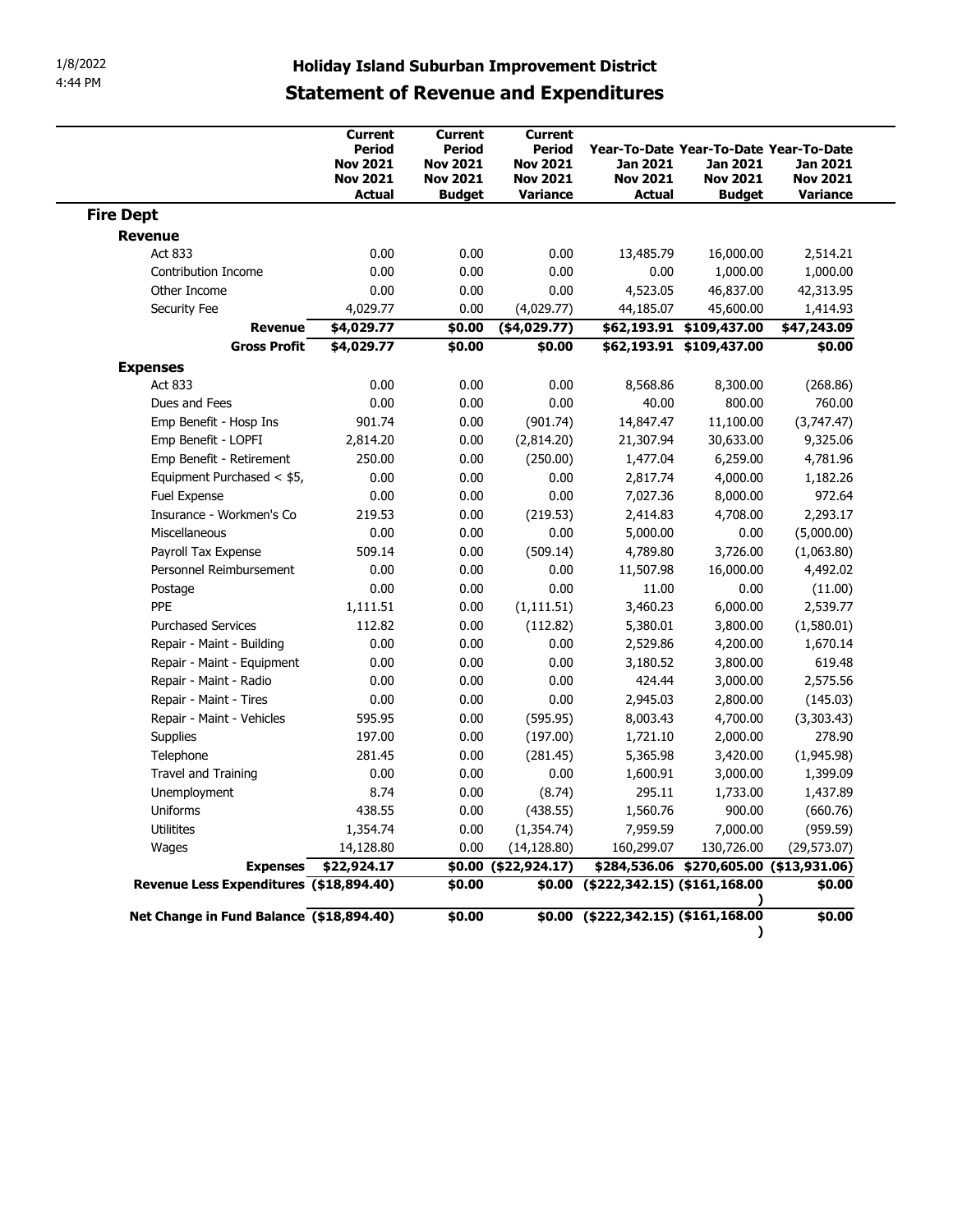| 1/8/2022<br>4:44 PM |                                          | <b>Holiday Island Suburban Improvement District</b>                                    |                                                                                        |                                                                                   |                                                                                 |                                              |                                                |
|---------------------|------------------------------------------|----------------------------------------------------------------------------------------|----------------------------------------------------------------------------------------|-----------------------------------------------------------------------------------|---------------------------------------------------------------------------------|----------------------------------------------|------------------------------------------------|
|                     |                                          | <b>Statement of Revenue and Expenditures</b>                                           |                                                                                        |                                                                                   |                                                                                 |                                              |                                                |
|                     |                                          | <b>Current</b><br><b>Period</b><br><b>Nov 2021</b><br><b>Nov 2021</b><br><b>Actual</b> | <b>Current</b><br><b>Period</b><br><b>Nov 2021</b><br><b>Nov 2021</b><br><b>Budget</b> | <b>Current</b><br><b>Period</b><br><b>Nov 2021</b><br><b>Nov 2021</b><br>Variance | Year-To-Date Year-To-Date Year-To-Date<br>Jan 2021<br><b>Nov 2021</b><br>Actual | Jan 2021<br><b>Nov 2021</b><br><b>Budget</b> | <b>Jan 2021</b><br><b>Nov 2021</b><br>Variance |
|                     | <b>Holiday Island Marina</b>             |                                                                                        |                                                                                        |                                                                                   |                                                                                 |                                              |                                                |
|                     | <b>Revenue</b>                           |                                                                                        |                                                                                        |                                                                                   |                                                                                 |                                              |                                                |
|                     | Facilities Rental - Long Ter             | 0.00                                                                                   | 0.00                                                                                   | 0.00                                                                              | 192,033.47                                                                      | 192,534.00                                   | 500.53                                         |
|                     | Other Income                             | 0.00                                                                                   | 0.00                                                                                   | 0.00                                                                              | 12,366.29                                                                       | 0.00                                         | (12,366.29)                                    |
|                     | Revenue                                  | \$0.00                                                                                 | \$0.00                                                                                 | \$0.00                                                                            |                                                                                 | $$204,399.76$ $$192,534.00$ $$11,865.76$     |                                                |
|                     | <b>Gross Profit</b>                      | \$0.00                                                                                 | \$0.00                                                                                 | \$0.00                                                                            |                                                                                 | \$204,399.76 \$192,534.00                    | \$0.00                                         |
|                     | <b>Expenses</b>                          |                                                                                        |                                                                                        |                                                                                   |                                                                                 |                                              |                                                |
|                     | Capital Improvements - Fac               | 56,000.00                                                                              | 0.00                                                                                   | (56,000.00)                                                                       | 80,000.00                                                                       | 30,000.00                                    | (50,000.00)                                    |
|                     | Dues and Fees                            | 0.00                                                                                   | 0.00                                                                                   | 0.00                                                                              | 1,025.00                                                                        | 325.00                                       | (700.00)                                       |
|                     | Miscellaneous                            | 0.00                                                                                   | 0.00                                                                                   | 0.00                                                                              | 300.00                                                                          | 0.00                                         | (300.00)                                       |
|                     | Notices and Ads                          | 0.00                                                                                   | 0.00                                                                                   | 0.00                                                                              | 77.20                                                                           | 0.00                                         | (77.20)                                        |
|                     | <b>Purchased Services</b>                | 7,699.48                                                                               | 0.00                                                                                   | (7,699.48)                                                                        | 81,887.24                                                                       | 85,100.00                                    | 3,212.76                                       |
|                     | Repair - Maint - Building                | 0.00                                                                                   | 0.00                                                                                   | 0.00                                                                              | 3,000.00                                                                        | 19,200.00                                    | 16,200.00                                      |
|                     | Repair - Maint - Equipment               | 0.00                                                                                   | 0.00                                                                                   | 0.00                                                                              | 0.00                                                                            | 500.00                                       | 500.00                                         |
|                     | Telephone                                | 244.36                                                                                 | 0.00                                                                                   | (244.36)                                                                          | 321.79                                                                          | 0.00                                         | (321.79)                                       |
|                     | <b>Utilitites</b>                        | 256.47                                                                                 | 0.00                                                                                   | (256.47)                                                                          | 949.36                                                                          | 1,500.00                                     | 550.64                                         |
|                     |                                          | Expenses \$64,200.31                                                                   |                                                                                        | $$0.00$ (\$64,200.31)                                                             |                                                                                 | $$167,560.59$ \$136,625.00 (\$30,935.59)     |                                                |
|                     | Revenue Less Expenditures (\$64,200.31)  |                                                                                        | \$0.00                                                                                 | \$0.00                                                                            | \$36,839.17                                                                     | \$55,909.00                                  | \$0.00                                         |
|                     | Net Change in Fund Balance (\$64,200.31) |                                                                                        | \$0.00                                                                                 | \$0.00                                                                            | \$36,839.17                                                                     | \$55,909.00                                  | \$0.00                                         |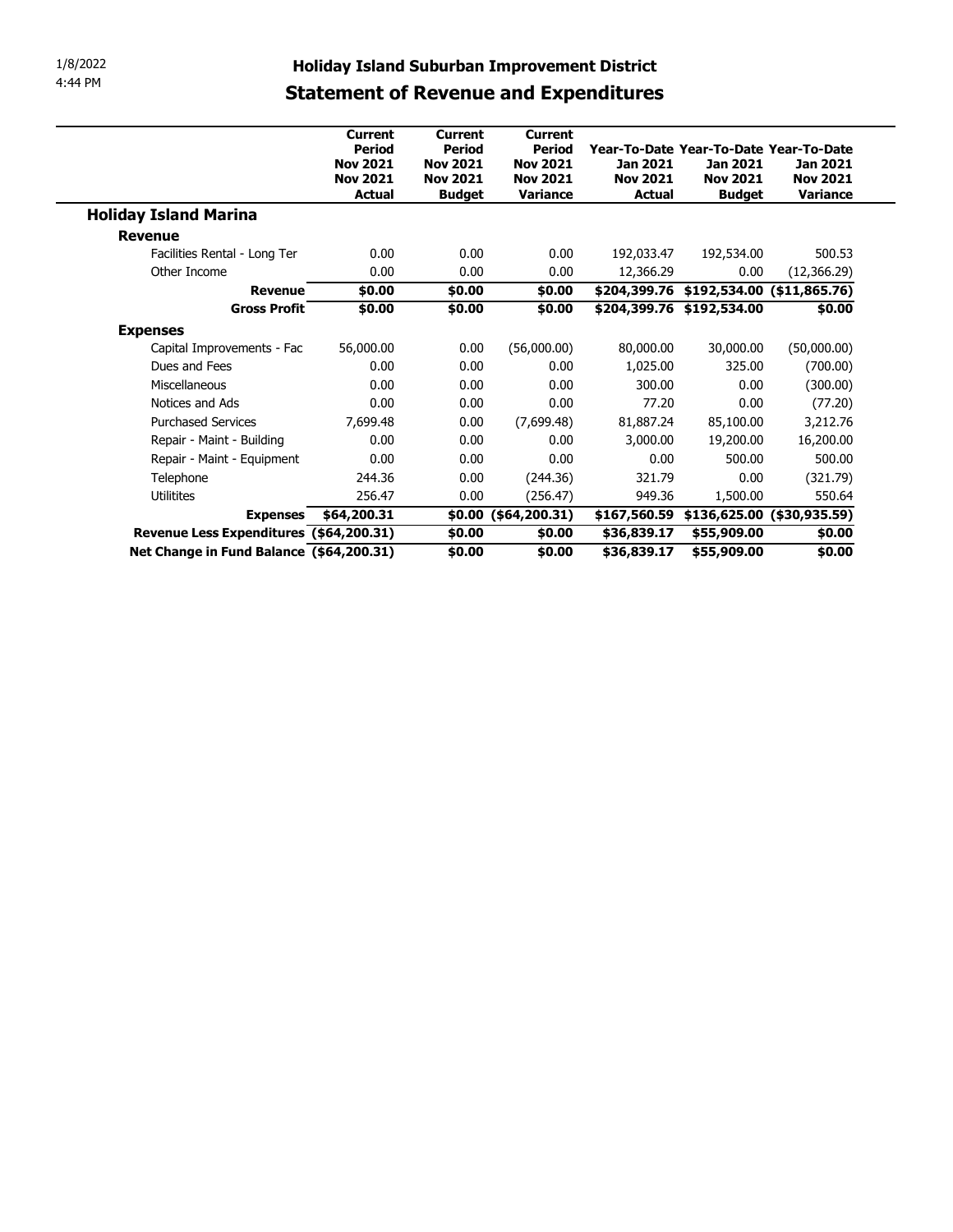| 1/8/2022<br>4:44 PM                     | <b>Holiday Island Suburban Improvement District</b>                      |                                                                                 |                                                                                   |                                                                                 |                                       |                                                |
|-----------------------------------------|--------------------------------------------------------------------------|---------------------------------------------------------------------------------|-----------------------------------------------------------------------------------|---------------------------------------------------------------------------------|---------------------------------------|------------------------------------------------|
|                                         | <b>Statement of Revenue and Expenditures</b>                             |                                                                                 |                                                                                   |                                                                                 |                                       |                                                |
|                                         | <b>Current</b><br>Period<br><b>Nov 2021</b><br><b>Nov 2021</b><br>Actual | <b>Current</b><br>Period<br><b>Nov 2021</b><br><b>Nov 2021</b><br><b>Budget</b> | <b>Current</b><br><b>Period</b><br><b>Nov 2021</b><br><b>Nov 2021</b><br>Variance | Year-To-Date Year-To-Date Year-To-Date<br>Jan 2021<br><b>Nov 2021</b><br>Actual | Jan 2021<br><b>Nov 2021</b><br>Budget | Jan 2021<br><b>Nov 2021</b><br><b>Variance</b> |
| <b>Non-Departmental/Control</b>         |                                                                          |                                                                                 |                                                                                   |                                                                                 |                                       |                                                |
| <b>Revenue</b>                          |                                                                          |                                                                                 |                                                                                   |                                                                                 |                                       |                                                |
| Assessment Income - Curre               | 121,422.97                                                               | 0.00                                                                            | (121, 422.97)                                                                     | 2,438,703.91                                                                    | 1,979,067.00                          | (459, 636.91)                                  |
| Assessment Income - Penal               | 33,944.86                                                                | 0.00                                                                            | (33,944.86)                                                                       | 218,040.43                                                                      | 40,000.00                             | (178,040.43)                                   |
| Chilli Cook-Off Income                  | 0.00                                                                     | 0.00                                                                            | 0.00                                                                              | 12,600.00                                                                       | 0.00                                  | (12,600.00)                                    |
| Debt Service - Sewer Treat              | 0.00                                                                     | 0.00                                                                            | 0.00                                                                              | 218,551.55                                                                      | 209,555.00                            | (8,996.55)                                     |
| Interest Income                         | 1,059.86                                                                 | 0.00                                                                            | (1,059.86)                                                                        | 19,953.69                                                                       | 50,000.00                             | 30,046.31                                      |
| Other Income                            | 3,375.87                                                                 | 0.00                                                                            | (3,375.87)                                                                        | 39,958.58                                                                       | 39,000.00                             | (958.58)                                       |
|                                         | Revenue \$159,803.56                                                     |                                                                                 |                                                                                   | \$0.00 (\$159,803.56 \$2,947,808.16 \$2,317,622.0 (\$630,186.16                 | 0                                     |                                                |
| Gross Profit \$159,803.56               |                                                                          | \$0.00                                                                          |                                                                                   | \$0.00 \$2,947,808.16 \$2,317,622.0                                             | 0                                     | \$0.00                                         |
| <b>Expenses</b>                         |                                                                          |                                                                                 |                                                                                   |                                                                                 |                                       |                                                |
| Advertising                             | 1,357.83                                                                 | 0.00                                                                            | (1,357.83)                                                                        | 15,653.39                                                                       | 20,800.00                             | 5,146.61                                       |
| Assessment Expense - Unc                | 0.00                                                                     | 0.00                                                                            | 0.00                                                                              | 34,698.64                                                                       | 80,000.00                             | 45,301.36                                      |
| Chilli Cook-Off Expense                 | 0.00                                                                     | 0.00                                                                            | 0.00                                                                              | 8,128.50                                                                        | 0.00                                  | (8, 128.50)                                    |
| Covid - 19 Expense                      | 56.58                                                                    | 0.00                                                                            | (56.58)                                                                           | 2,008.60                                                                        | 20,000.00                             | 17,991.40                                      |
| Dues and Fees                           | 0.00                                                                     | 0.00                                                                            | 0.00                                                                              | 500.00                                                                          | 0.00                                  | (500.00)                                       |
| Emp Benefit - Hosp Ins                  | 3,173.77                                                                 | 0.00                                                                            | (3, 173.77)                                                                       | 3,173.77                                                                        | 0.00                                  | (3, 173.77)                                    |
| Insurance                               | 12,161.50                                                                | 0.00                                                                            | (12, 161.50)                                                                      | 140,923.33                                                                      | 140,000.00                            | (923.33)                                       |
| Insurance - Workmen's Co                | 0.00                                                                     | 0.00                                                                            | 0.00                                                                              | (0.04)                                                                          | 0.00                                  | 0.04                                           |
| Legal Fees                              | 3,025.00                                                                 | 0.00                                                                            | (3,025.00)                                                                        | 13,430.06                                                                       | 20,400.00                             | 6,969.94                                       |
| Miscellaneous                           | 0.00                                                                     | 0.00                                                                            | 0.00                                                                              | 9,398.39                                                                        | 1,440.00                              | (7,958.39)                                     |
| Notices and Ads                         | 0.00                                                                     | 0.00                                                                            | 0.00                                                                              | 0.00                                                                            | 175.00                                | 175.00                                         |
| Other Expense                           | 75.00                                                                    | 0.00                                                                            | (75.00)                                                                           | 371.00                                                                          | 0.00                                  | (371.00)                                       |
| <b>Purchased Services</b>               | 819.68                                                                   | 0.00                                                                            | (819.68)                                                                          | 18,804.98                                                                       | 13,000.00                             | (5,804.98)                                     |
| Repair - Maint - Building               | 0.00                                                                     | 0.00                                                                            | 0.00                                                                              | 500.00                                                                          | 0.00                                  | (500.00)                                       |
| Seed, Sod, and Soil                     | 0.00                                                                     | 0.00                                                                            | 0.00                                                                              | 2,852.88                                                                        | 0.00                                  | (2,852.88)                                     |
| Supplies                                | 0.00                                                                     | 0.00                                                                            | 0.00                                                                              | 459.16                                                                          | 0.00                                  | (459.16)                                       |
| Taxes - Real Estate and Per             | 0.00                                                                     | 0.00                                                                            | 0.00                                                                              | 51,661.56                                                                       | 40,000.00                             | (11,661.56)                                    |
|                                         | Expenses \$20,669.36                                                     |                                                                                 | \$0.00 (\$20,669.36)                                                              | \$302,564.22 \$335,815.00                                                       |                                       | \$33,250.78                                    |
| Revenue Less Expenditures \$139,134.20  |                                                                          | \$0.00                                                                          |                                                                                   | \$0.00 \$2,645,243.94 \$1,981,807.0                                             | 0                                     | \$0.00                                         |
| Net Change in Fund Balance \$139,134.20 |                                                                          | \$0.00                                                                          |                                                                                   | \$0.00 \$2,645,243.94 \$1,981,807.0                                             | 0                                     | $\frac{1}{60.00}$                              |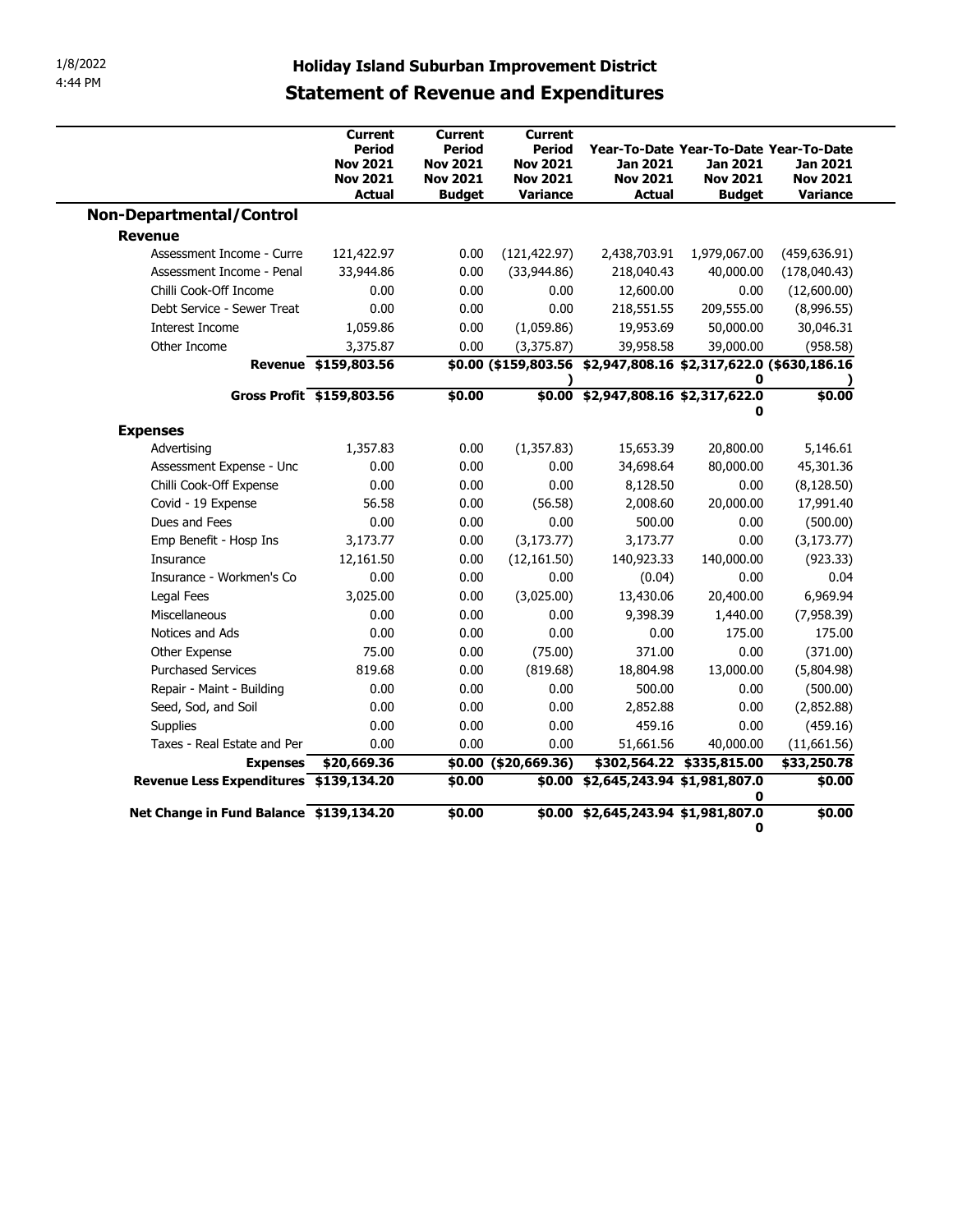| 1/8/2022<br>4:44 PM                                                               |                                              |                 |                                                     |                                        |                 |                             |
|-----------------------------------------------------------------------------------|----------------------------------------------|-----------------|-----------------------------------------------------|----------------------------------------|-----------------|-----------------------------|
|                                                                                   |                                              |                 |                                                     |                                        |                 |                             |
|                                                                                   |                                              |                 |                                                     |                                        |                 |                             |
|                                                                                   |                                              |                 |                                                     |                                        |                 |                             |
|                                                                                   |                                              |                 |                                                     |                                        |                 |                             |
|                                                                                   |                                              |                 |                                                     |                                        |                 |                             |
|                                                                                   |                                              |                 |                                                     |                                        |                 |                             |
|                                                                                   |                                              |                 | <b>Holiday Island Suburban Improvement District</b> |                                        |                 |                             |
|                                                                                   | <b>Statement of Revenue and Expenditures</b> |                 |                                                     |                                        |                 |                             |
|                                                                                   |                                              |                 |                                                     |                                        |                 |                             |
|                                                                                   | <b>Current</b>                               | <b>Current</b>  | <b>Current</b>                                      |                                        |                 |                             |
|                                                                                   | <b>Period</b>                                | <b>Period</b>   | <b>Period</b>                                       | Year-To-Date Year-To-Date Year-To-Date |                 |                             |
|                                                                                   | <b>Nov 2021</b>                              | <b>Nov 2021</b> | <b>Nov 2021</b>                                     | <b>Jan 2021</b>                        | <b>Jan 2021</b> | Jan 2021                    |
|                                                                                   | <b>Nov 2021</b><br><b>Actual</b>             | <b>Nov 2021</b> | <b>Nov 2021</b><br>Variance                         | <b>Nov 2021</b><br><b>Actual</b>       | <b>Nov 2021</b> | <b>Nov 2021</b><br>Variance |
|                                                                                   |                                              | <b>Budget</b>   |                                                     |                                        | <b>Budget</b>   |                             |
| <b>Public Safety Dept</b>                                                         |                                              |                 |                                                     |                                        |                 |                             |
| <b>Revenue</b>                                                                    |                                              |                 |                                                     |                                        |                 |                             |
| Security Fee                                                                      | 4,029.77                                     | 0.00            | (4,029.77)                                          | 44,076.68                              | 48,000.00       | 3,923.32                    |
| <b>Revenue</b>                                                                    | \$4,029.77                                   | \$0.00          | $($ \$4,029.77)                                     | \$44,076.68                            | \$48,000.00     | 53,923.32                   |
| <b>Gross Profit</b>                                                               | \$4,029.77                                   | \$0.00          | \$0.00                                              | \$44,076.68                            | \$48,000.00     | \$0.00                      |
| <b>Expenses</b>                                                                   |                                              |                 |                                                     |                                        |                 |                             |
| <b>Purchased Services</b>                                                         | 8,000.00                                     | 0.00            | (8,000.00)                                          | 44,000.00                              | 48,000.00       | 4,000.00                    |
| <b>Expenses</b>                                                                   | \$8,000.00                                   | \$0.00          | $($ \$8,000.00)                                     | \$44,000.00                            | \$48,000.00     | \$4,000.00                  |
|                                                                                   |                                              | \$0.00          | $\frac{1}{6}0.00$                                   | \$76.68                                | \$0.00          | \$0.00                      |
| Revenue Less Expenditures (\$3,970.23)<br>Net Change in Fund Balance (\$3,970.23) |                                              | \$0.00          | \$0.00                                              | \$76.68                                | \$0.00          | \$0.00                      |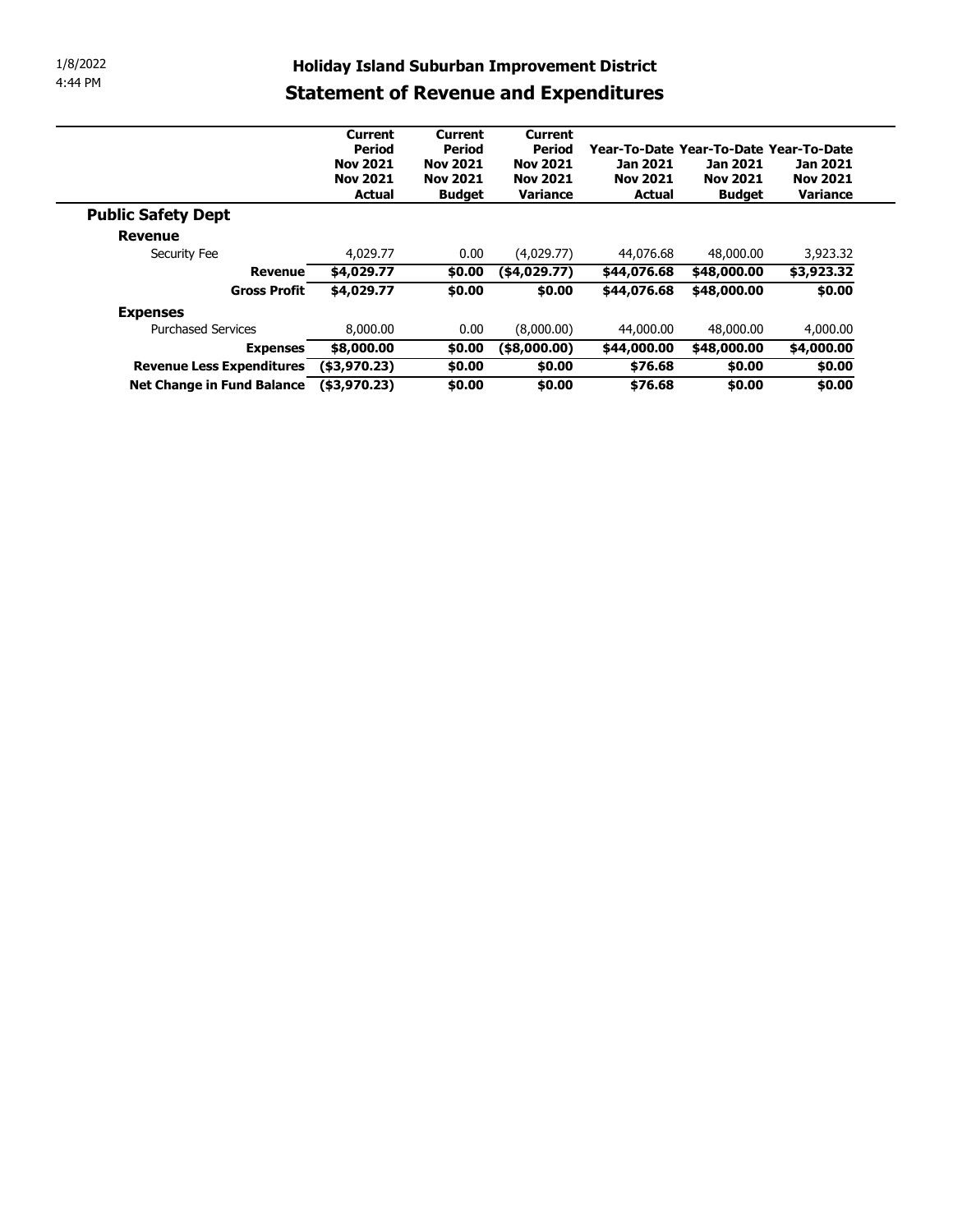| 1/8/2022<br>4:44 PM          | <b>Holiday Island Suburban Improvement District</b><br><b>Statement of Revenue and Expenditures</b> |                          |                          |                                        |                 |                           |
|------------------------------|-----------------------------------------------------------------------------------------------------|--------------------------|--------------------------|----------------------------------------|-----------------|---------------------------|
|                              |                                                                                                     |                          |                          |                                        |                 |                           |
|                              |                                                                                                     |                          |                          |                                        |                 |                           |
|                              |                                                                                                     |                          |                          |                                        |                 |                           |
|                              |                                                                                                     |                          |                          |                                        |                 |                           |
|                              |                                                                                                     |                          |                          |                                        |                 |                           |
|                              |                                                                                                     |                          |                          |                                        |                 |                           |
|                              |                                                                                                     |                          |                          |                                        |                 |                           |
|                              |                                                                                                     |                          |                          |                                        |                 |                           |
|                              | Current<br>Period                                                                                   | <b>Current</b><br>Period | <b>Current</b><br>Period | Year-To-Date Year-To-Date Year-To-Date |                 |                           |
|                              | <b>Nov 2021</b>                                                                                     | <b>Nov 2021</b>          | <b>Nov 2021</b>          | Jan 2021                               | Jan 2021        | Jan 2021                  |
|                              | <b>Nov 2021</b>                                                                                     | <b>Nov 2021</b>          | <b>Nov 2021</b>          | <b>Nov 2021</b>                        | <b>Nov 2021</b> | <b>Nov 2021</b>           |
|                              | Actual                                                                                              | <b>Budget</b>            | Variance                 | Actual                                 | <b>Budget</b>   | Variance                  |
| <b>Recreation Center</b>     |                                                                                                     |                          |                          |                                        |                 |                           |
| <b>Revenue</b>               |                                                                                                     |                          |                          |                                        |                 |                           |
| Cash Long/Short              | (0.01)                                                                                              | 0.00                     | 0.01                     | 58.62                                  | 0.00            | (58.62)                   |
| Contribution Income          | 0.00                                                                                                | 0.00                     | 0.00                     | 1,817.00                               | 0.00            | (1,817.00)                |
| Family Golf - Access Card    | 0.00                                                                                                | 0.00                     | 0.00                     | 0.00                                   | 5,000.00        | 5,000.00                  |
|                              | 0.00                                                                                                |                          | 0.00                     |                                        |                 |                           |
| Family Recreation - Access   |                                                                                                     | 0.00                     |                          | 4,752.00                               | 10,000.00       | 5,248.00                  |
| Fees - Green                 | 2,137.97                                                                                            | 0.00                     | (2, 137.97)              | 18,058.55                              | 12,000.00       | (6,058.55)                |
| Fees - Recreation            | 209.23                                                                                              | 0.00                     | (209.23)                 | 23,878.64                              | 7,500.00        | (16, 378.64)              |
| Individual Golf - Access Car | 0.00                                                                                                | 0.00                     | 0.00                     | 1,024.00                               | 2,500.00        | 1,476.00                  |
| Individual Recreation - Acce | 0.00                                                                                                | 0.00                     | 0.00                     | 1,437.00                               | 2,000.00        | 563.00                    |
| Other Income                 | 149.57                                                                                              | 0.00                     | (149.57)                 | 536.28                                 | 0.00            | (536.28)                  |
| Private Cart Fee             | 10.00                                                                                               | 0.00                     | (10.00)                  | 110.00                                 | 0.00            | (110.00)                  |
| Rent - Cart                  | 491.80                                                                                              | 0.00                     | (491.80)                 | 9,844.35                               | 7,500.00        | (2,344.35)                |
| Rent - Club                  | 0.00                                                                                                | 0.00                     | 0.00                     | 240.00                                 | 100.00          | (140.00)                  |
| Rent - Facilities Short Term | 245.00                                                                                              | 0.00                     | (245.00)                 | 3,880.00                               | 1,000.00        | (2,880.00)                |
| Sales - Beverage             | 11.89                                                                                               | 0.00                     | (11.89)                  | 1,510.25                               | 2,000.00        | 489.75                    |
| Sales - Food                 | 11.29                                                                                               | 0.00                     | (11.29)                  | 1,235.24                               | 2,500.00        | 1,264.76                  |
| Sales - Merchandise          | 16.25                                                                                               | 0.00                     | (16.25)                  | 609.95                                 | 1,500.00        | 890.05                    |
| Revenue                      | \$3,282.99                                                                                          | \$0.00                   | $($ \$3,282.99 $)$       | \$68,991.88                            |                 | \$53,600.00 (\$15,391.88) |
| <b>Gross Profit</b>          | \$3,282.99                                                                                          | \$0.00                   | \$0.00                   | \$68,991.88                            | \$53,600.00     | \$0.00                    |
| <b>Expenses</b>              |                                                                                                     |                          |                          |                                        |                 |                           |
| Capital Improvements - Eq    | 0.00                                                                                                | 0.00                     | 0.00                     | 0.00                                   | 5,000.00        | 5,000.00                  |
| Capital Improvements - Fac   | 0.00                                                                                                | 0.00                     | 0.00                     | 31,229.76                              | 36,000.00       | 4,770.24                  |
|                              | 841.82                                                                                              | 0.00                     | (841.82)                 | 3,764.01                               | 4,000.00        | 235.99                    |
|                              |                                                                                                     | 0.00                     | (3.53)                   | 453.13                                 | 600.00          | 146.87                    |
| Chemicals and Fertilizer     |                                                                                                     |                          |                          |                                        |                 | 284.01                    |
| Cost of Sales - Beverage     | 3.53                                                                                                |                          |                          |                                        |                 |                           |
| Cost of Sales - Food         | 22.34                                                                                               | 0.00                     | (22.34)                  | 465.99                                 | 750.00          |                           |
| Cost of Sales - Merchandise  | 90.96                                                                                               | 0.00                     | (90.96)                  | 411.09                                 | 700.00          | 288.91                    |
| Credit Cards Fees            | 106.43                                                                                              | 0.00                     | (106.43)                 | 1,312.29                               | 700.00          | (612.29)                  |
| Dues and Fees                | 25.00                                                                                               | 0.00                     | (25.00)                  | 60.00                                  | 350.00          | 290.00                    |
| Emp Benefit - Hosp Ins       | 281.32                                                                                              | 0.00                     | (281.32)                 | 1,969.24                               | 0.00            | (1,969.24)                |
| Emp Benefit - Retirement     | 0.00                                                                                                | 0.00                     | 0.00                     | 38.38                                  | 683.00          | 644.62                    |
| Equipment Purchased $<$ \$5, | 0.00                                                                                                | 0.00                     | 0.00                     | 0.00                                   | 3,000.00        | 3,000.00                  |
| Insurance - Workmen's Co     | 0.00                                                                                                | 0.00                     | 0.00                     | 0.00                                   | 1,036.00        | 1,036.00                  |
| <b>Inventory Control</b>     | 0.00                                                                                                | 0.00                     | 0.00                     | (4.36)                                 | 0.00            | 4.36                      |
| Miscellaneous                | 0.00                                                                                                |                          | 0.00                     | 0.00                                   |                 |                           |
| Payroll Tax Expense          | 337.63                                                                                              | 0.00<br>0.00             |                          |                                        | 140.00          | 140.00<br>310.27          |
|                              |                                                                                                     |                          | (337.63)                 | 5,124.73                               | 5,435.00        |                           |
| Personnel Reimbursement      | 0.00                                                                                                | 0.00                     | 0.00                     | 209.24                                 | 600.00          | 390.76                    |
| <b>Purchased Services</b>    | 320.62                                                                                              | 0.00                     | (320.62)                 | 13,917.76                              | 15,000.00       | 1,082.24                  |
| Repair - Maint - Building    | 534.80                                                                                              | 0.00                     | (534.80)                 | 9,074.34                               | 3,000.00        | (6,074.34)                |
| Repair - Maint - Equipment   | 0.00                                                                                                | 0.00                     | 0.00                     | 0.00                                   | 3,000.00        | 3,000.00                  |
| Repair - Maint - Vehicles    | 0.00                                                                                                | 0.00                     | 0.00                     | 0.00                                   | 210.00          | 210.00                    |
| Repair- Maint- Parts/Materi  | 0.00                                                                                                | 0.00                     | 0.00                     | 490.12                                 | 2,000.00        | 1,509.88                  |
| Supplies                     | 3.83                                                                                                | 0.00                     | (3.83)                   | 2,794.94                               | 5,000.00        | 2,205.06                  |
| Telephone                    | 79.79                                                                                               | 0.00                     | (79.79)                  | 1,905.13                               | 2,400.00        | 494.87                    |
| Travel and Training          | 0.00                                                                                                | 0.00                     | 0.00                     | 0.00                                   | 100.00          | 100.00                    |
| Unemployment                 | 12.92                                                                                               | 0.00                     | (12.92)                  | 354.76                                 | 3,008.00        | 2,653.24                  |
| Utilitites                   | 575.30                                                                                              | 0.00                     | (575.30)                 | 10,643.63                              | 15,000.00       | 4,356.37                  |
| Wages                        | 4,507.26                                                                                            | 0.00                     | (4,507.26)               | 66,951.31                              | 71,044.00       | 4,092.69                  |
| <b>Expenses</b>              | \$7,743.55                                                                                          | \$0.00                   | ( \$7,743.55)            | \$151,165.49 \$178,756.00              |                 | \$27,590.51               |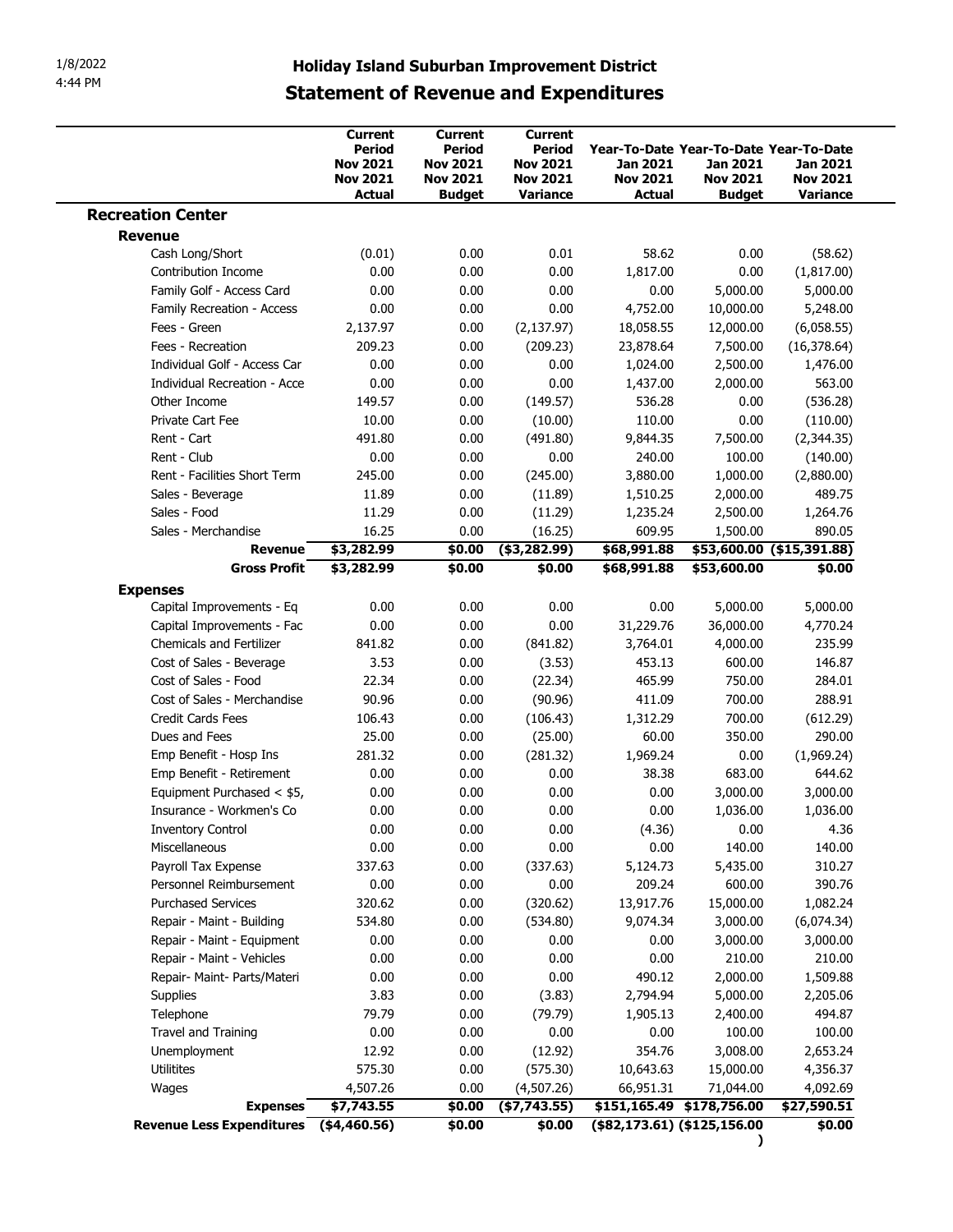| 1/8/2022 |                                   | <b>Holiday Island Suburban Improvement District</b> |                                 |                                 |                                                |                 |                    |
|----------|-----------------------------------|-----------------------------------------------------|---------------------------------|---------------------------------|------------------------------------------------|-----------------|--------------------|
| 4:44 PM  |                                   | <b>Statement of Revenue and Expenditures</b>        |                                 |                                 |                                                |                 |                    |
|          |                                   |                                                     |                                 |                                 |                                                |                 |                    |
|          |                                   | <b>Current</b><br><b>Period</b>                     | <b>Current</b><br><b>Period</b> | <b>Current</b><br><b>Period</b> | Year-To-Date Year-To-Date Year-To-Date         |                 |                    |
|          |                                   | <b>Nov 2021</b>                                     | <b>Nov 2021</b>                 | <b>Nov 2021</b>                 | Jan 2021                                       | Jan 2021        | Jan 2021           |
|          |                                   | <b>Nov 2021</b>                                     | <b>Nov 2021</b>                 | <b>Nov 2021</b>                 | <b>Nov 2021</b>                                | <b>Nov 2021</b> | <b>Nov 2021</b>    |
|          | <b>Net Change in Fund Balance</b> | <b>Actual</b><br>( \$4,460.56)                      | <b>Budget</b><br>\$0.00         | Variance<br>\$0.00              | <b>Actual</b><br>$($82,173.61)$ (\$125,156.00) | <b>Budget</b>   | Variance<br>\$0.00 |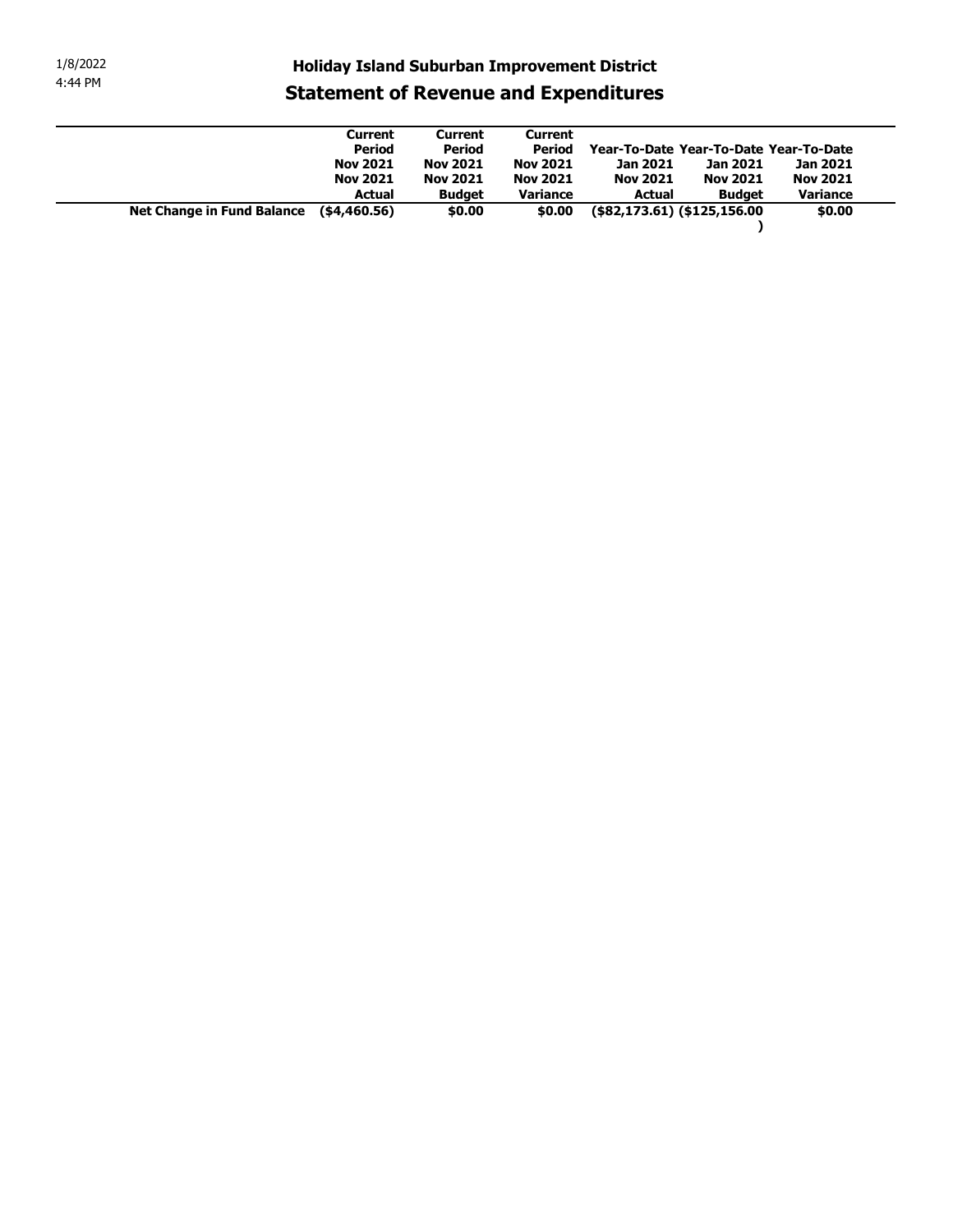| 4:44 PM                                                | <b>Statement of Revenue and Expenditures</b>                  |                                                                      |                                                                 | <b>Holiday Island Suburban Improvement District</b>                                    |                                                     |                                         |
|--------------------------------------------------------|---------------------------------------------------------------|----------------------------------------------------------------------|-----------------------------------------------------------------|----------------------------------------------------------------------------------------|-----------------------------------------------------|-----------------------------------------|
|                                                        | <b>Current</b>                                                | Current                                                              | <b>Current</b>                                                  |                                                                                        |                                                     |                                         |
|                                                        | Period<br><b>Nov 2021</b><br><b>Nov 2021</b><br><b>Actual</b> | <b>Period</b><br><b>Nov 2021</b><br><b>Nov 2021</b><br><b>Budget</b> | <b>Period</b><br><b>Nov 2021</b><br><b>Nov 2021</b><br>Variance | Year-To-Date Year-To-Date Year-To-Date<br>Jan 2021<br><b>Nov 2021</b><br><b>Actual</b> | <b>Jan 2021</b><br><b>Nov 2021</b><br><b>Budget</b> | Jan 2021<br><b>Nov 2021</b><br>Variance |
| <b>Restaurant - Golf Operations</b>                    |                                                               |                                                                      |                                                                 |                                                                                        |                                                     |                                         |
| <b>Revenue</b>                                         |                                                               |                                                                      |                                                                 |                                                                                        |                                                     |                                         |
| Sales - Beer                                           | 762.64                                                        | 0.00                                                                 | (762.64)                                                        | 17,266.03                                                                              | 10,000.00                                           | (7,266.03)                              |
| Sales - Beverage                                       | 566.50                                                        | 0.00                                                                 | (566.50)                                                        | 8,081.94                                                                               | 10,000.00                                           | 1,918.06                                |
| Sales - Food                                           | 6,343.40                                                      | 0.00                                                                 | (6, 343.40)                                                     | 74,240.82                                                                              | 110,000.00                                          | 35,759.18                               |
| Revenue                                                | \$7,672.54                                                    | \$0.00                                                               | (\$7,672.54)                                                    |                                                                                        | \$99,588.79 \$130,000.00                            | \$30,411.21                             |
| <b>Gross Profit</b>                                    | \$7,672.54                                                    | \$0.00                                                               | \$0.00                                                          |                                                                                        | \$99,588.79 \$130,000.00                            | \$0.00                                  |
| <b>Expenses</b>                                        |                                                               |                                                                      |                                                                 |                                                                                        |                                                     |                                         |
| Advertising                                            | 0.00                                                          | 0.00                                                                 | 0.00                                                            | 365.50                                                                                 | 0.00                                                | (365.50)                                |
| Cost of Sales - Beer                                   | 318.64                                                        | 0.00                                                                 | (318.64)                                                        | 7,680.76                                                                               | 3,800.00                                            | (3,880.76)                              |
| Cost of Sales - Beverage                               | 371.39                                                        | 0.00                                                                 | (371.39)                                                        | 2,839.71                                                                               | 3,600.00                                            | 760.29                                  |
| Cost of Sales - Food                                   | 4,503.75                                                      | 0.00                                                                 | (4,503.75)                                                      | 55,076.99                                                                              | 40,000.00                                           | (15,076.99)                             |
| <b>Credit Cards Fees</b>                               | 879.42                                                        | 0.00                                                                 | (879.42)                                                        | 7,271.25                                                                               | 2,500.00                                            | (4,771.25)                              |
| Dues and Fees                                          | 0.00                                                          | 0.00                                                                 | 0.00                                                            | 335.00                                                                                 | 450.00                                              | 115.00                                  |
| Emp Benefit - Hosp Ins                                 | 0.00                                                          | 0.00                                                                 | 0.00                                                            | 0.00                                                                                   | 3,700.00                                            | 3,700.00                                |
| Emp Benefit - Retirement<br>Equipment Purchased < \$5, | 0.00                                                          | 0.00                                                                 | 0.00                                                            | 0.00                                                                                   | 1,165.00                                            | 1,165.00                                |
|                                                        | 0.00                                                          | 0.00                                                                 | 0.00                                                            | 0.00                                                                                   | 3,000.00                                            | 3,000.00                                |
| Insurance - Workmen's Co<br>Notices and Ads            | 28.06<br>0.00                                                 | 0.00<br>0.00                                                         | (28.06)<br>0.00                                                 | 308.66<br>60.00                                                                        | 1,252.00<br>420.00                                  | 943.34<br>360.00                        |
| Payroll Tax Expense                                    | 340.99                                                        | 0.00                                                                 | (340.99)                                                        | 3,232.79                                                                               | 4,968.00                                            | 1,735.21                                |
| <b>Purchased Services</b>                              | 83.08                                                         | 0.00                                                                 | (83.08)                                                         | 761.47                                                                                 | 1,373.00                                            | 611.53                                  |
| Repair - Maint - Building                              | 0.00                                                          | 0.00                                                                 | 0.00                                                            | 33.13                                                                                  | 2,070.00                                            | 2,036.87                                |
| Repair - Maint - Equipment                             | 0.00                                                          | 0.00                                                                 | 0.00                                                            | 497.55                                                                                 | 2,070.00                                            | 1,572.45                                |
| Supplies                                               | 833.28                                                        | 0.00                                                                 | (833.28)                                                        | 7,819.66                                                                               | 6,000.00                                            | (1,819.66)                              |
| Unemployment                                           | 7.61                                                          | 0.00                                                                 | (7.61)                                                          | 153.31                                                                                 | 1,996.00                                            | 1,842.69                                |
| Utilitites                                             | 937.90                                                        | 0.00                                                                 | (937.90)                                                        | 10,158.22                                                                              | 7,500.00                                            | (2,658.22)                              |
| Wages                                                  | 3,975.50                                                      | 0.00                                                                 | (3,975.50)                                                      | 31,219.57                                                                              | 64,935.00                                           | 33,715.43                               |
| <b>Expenses</b>                                        | \$12,279.62                                                   |                                                                      | \$0.00 (\$12,279.62)                                            | \$127,813.57 \$150,799.00                                                              |                                                     | \$22,985.43                             |
| Revenue Less Expenditures (\$4,607.08)                 |                                                               | \$0.00                                                               | \$0.00                                                          | (\$28,224.78) (\$20,799.00)                                                            |                                                     | \$0.00                                  |
| Net Change in Fund Balance (\$4,607.08)                |                                                               | \$0.00                                                               | \$0.00                                                          | $($ \$28,224.78) $($ \$20,799.00)                                                      |                                                     | \$0.00                                  |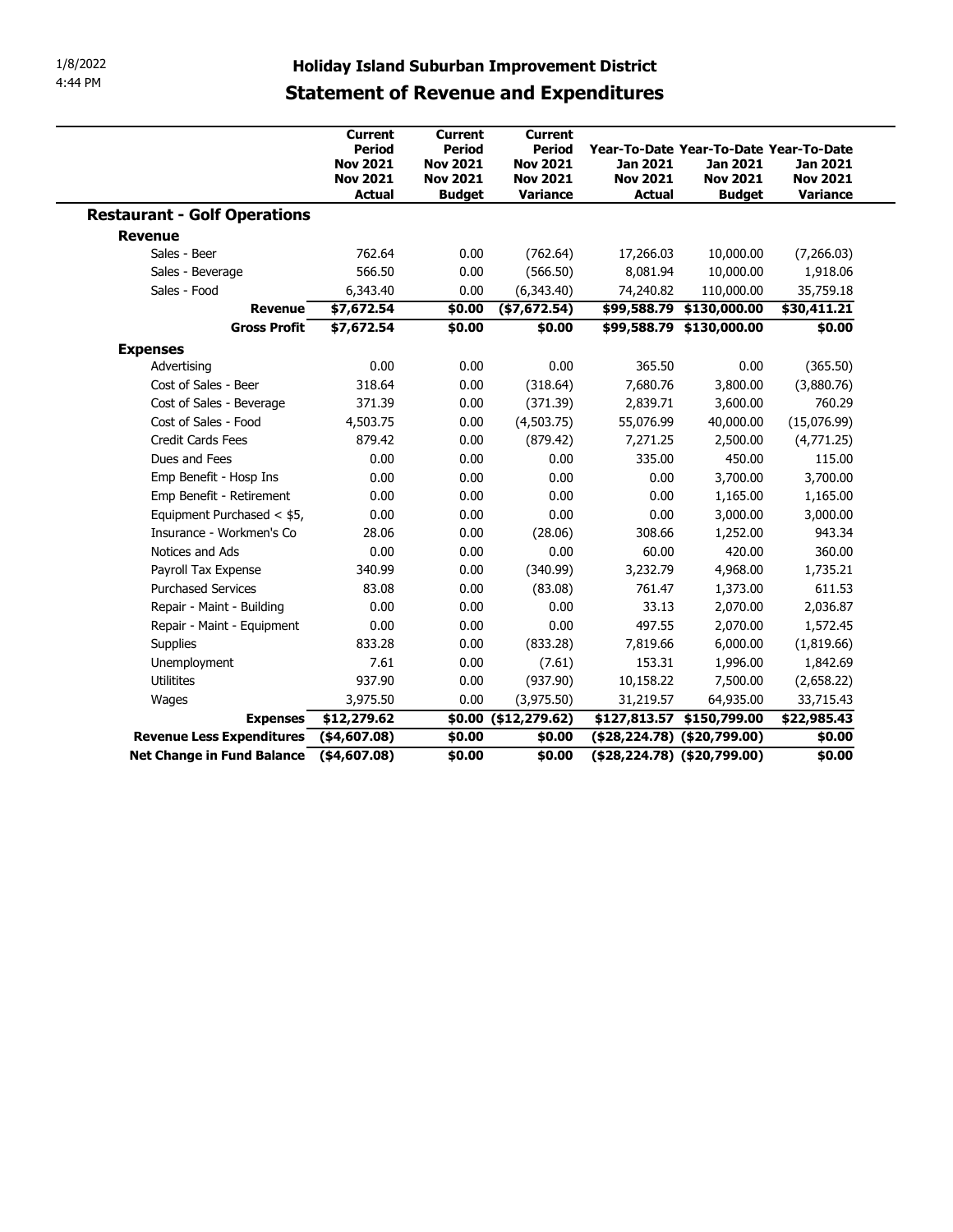| <b>Statement of Revenue and Expenditures</b><br>Current<br><b>Current</b><br>Current<br>Period<br>Period<br>Period<br>Year-To-Date Year-To-Date Year-To-Date<br><b>Nov 2021</b><br><b>Nov 2021</b><br><b>Nov 2021</b><br>Jan 2021<br>Jan 2021<br><b>Nov 2021</b><br><b>Nov 2021</b><br><b>Nov 2021</b><br><b>Nov 2021</b><br><b>Nov 2021</b><br><b>Actual</b><br>Variance<br><b>Actual</b><br><b>Budget</b><br><b>Budget</b><br><b>Revenue</b><br>0.00<br>0.00<br>0.00<br>500.00<br><b>Culvert Installation Income</b><br>0.00<br>0.00<br>0.00<br>1,200.00<br>0.00<br>0.00<br><b>Driveway Transitions</b><br>0.00<br>Other Income<br>0.00<br>0.00<br>15,385.50<br>211,500.00<br>0.00<br>Road Inspection Fee - Nonr<br>800.00<br>(800.00)<br>5,200.00<br>800.00<br>Sale of Assets<br>0.00<br>0.00<br>500.00<br>0.00<br>0.00<br>\$800.00<br>\$0.00<br>$(*800.00)$<br><b>Revenue</b><br>\$800.00<br>\$0.00<br>\$0.00<br>\$21,085.50 \$214,000.00<br><b>Gross Profit</b><br><b>Expenses</b><br>Capital Improvements - Eq<br>0.00<br>0.00<br>0.00<br>29,180.89<br>30,000.00<br>0.00<br>0.00<br>265,000.00<br>0.00<br>0.00<br>Capital Improvements - Fac<br>0.00<br>0.00<br>0.00<br>1,000.00<br>Dues and Fees<br>1,025.00<br>1,522.14<br>Emp Benefit - Hosp Ins<br>0.00<br>14,282.69<br>26,047.00<br>(1,522.14)<br>Emp Benefit - Retirement<br>0.00<br>374.00<br>(374.00)<br>4,548.54<br>6,084.00<br>355.34<br>Equipment Purchased < \$5,<br>0.00<br>0.00<br>0.00<br>3,000.00<br>0.00<br>0.00<br>0.00<br>10,162.76<br>20,000.00<br>Fuel Expense<br>352.32<br>(352.32)<br>3,875.52<br>3,861.00<br>0.00<br>Insurance - Workmen's Co<br>0.00<br>0.00<br>0.00<br>1,607.00<br>0.00<br>Miscellaneous<br>Notices and Ads<br>0.00<br>0.00<br>269.79<br>0.00<br>500.00<br>Payroll Tax Expense<br>1,145.40<br>0.00<br>(1, 145.40)<br>11,938.03<br>16,830.00<br>54.87<br><b>Purchased Services</b><br>0.00<br>(54.87)<br>7,800.04<br>2,500.00<br>Repair - Maint - Building<br>450.26<br>0.00<br>(450.26)<br>627.85<br>500.00<br>487.54<br>0.00<br>Repair - Maint - Equipment<br>0.00<br>0.00<br>0.00<br>0.00<br>Repair - Maint - Street Light<br>0.00<br>0.00<br>0.00<br>500.00<br>0.00<br>Repair - Maint - Tires<br>0.00<br>0.00<br>1,401.63<br>5,000.00<br>Repair - Maint - Vehicles<br>391.85<br>0.00<br>3,505.38<br>5,000.00<br>(391.85)<br>119.64<br>Repair- Maint- Parts/Materi<br>0.00<br>(119.64)<br>4,418.69<br>5,000.00<br>Repair-Maint Road Material<br>5,583.12<br>0.00<br>(5, 583.12)<br>21,224.43<br>15,000.00<br>0.00<br>0.00<br>0.00<br>150.90<br>250.00<br>Safety<br>Seed, Sod, and Soil<br>0.00<br>0.00<br>0.00<br>6,088.27<br>0.00<br>0.00<br>0.00<br>Snow / Ice Removal<br>0.00<br>1,376.08<br>17,000.00<br>Supplies<br>30.36<br>0.00<br>(30.36)<br>2,863.20<br>2,500.00<br>Telephone<br>0.00<br>(101.19)<br>1,575.55<br>1,920.00<br>101.19<br>Unemployment<br>23.06<br>0.00<br>(23.06)<br>405.15<br>2,520.00<br>Uniforms<br>172.95<br>0.00<br>(172.95)<br>1,619.21<br>2,000.00<br>Utilitites<br>434.04<br>0.00<br>6,402.59<br>7,500.00<br>(434.04)<br>0.00<br>15,480.00<br>(15, 480.00)<br>142,782.79<br>228,094.00<br>Wages<br>Expenses \$26,235.20<br>\$0.00 (\$26,235.20)<br>Revenue Less Expenditures (\$25,435.20)<br>\$0.00 (\$258,889.36) (\$453,606.00<br>\$0.00 |                  |  | <b>Holiday Island Suburban Improvement District</b> |  |                                         |
|------------------------------------------------------------------------------------------------------------------------------------------------------------------------------------------------------------------------------------------------------------------------------------------------------------------------------------------------------------------------------------------------------------------------------------------------------------------------------------------------------------------------------------------------------------------------------------------------------------------------------------------------------------------------------------------------------------------------------------------------------------------------------------------------------------------------------------------------------------------------------------------------------------------------------------------------------------------------------------------------------------------------------------------------------------------------------------------------------------------------------------------------------------------------------------------------------------------------------------------------------------------------------------------------------------------------------------------------------------------------------------------------------------------------------------------------------------------------------------------------------------------------------------------------------------------------------------------------------------------------------------------------------------------------------------------------------------------------------------------------------------------------------------------------------------------------------------------------------------------------------------------------------------------------------------------------------------------------------------------------------------------------------------------------------------------------------------------------------------------------------------------------------------------------------------------------------------------------------------------------------------------------------------------------------------------------------------------------------------------------------------------------------------------------------------------------------------------------------------------------------------------------------------------------------------------------------------------------------------------------------------------------------------------------------------------------------------------------------------------------------------------------------------------------------------------------------------------------------------------------------------------------------------------------------------------------------------------------------------------------------------------------------------------------------------------------------------------------------------------------------------------------------------------------------------------------------------------------------------------------------------------------------|------------------|--|-----------------------------------------------------|--|-----------------------------------------|
| 500.00<br>1,200.00<br>196,114.50<br>(4,400.00)<br>(500.00)<br>\$21,085.50 \$214,000.00 \$192,914.50<br>\$0.00<br>819.11<br>265,000.00<br>(25.00)<br>11,764.31<br>1,535.46<br>2,644.66<br>9,837.24<br>(14.52)<br>(1,607.00)<br>230.21<br>4,891.97<br>(5,300.04)<br>(127.85)<br>(487.54)<br>500.00<br>3,598.37<br>\$279,974.86 \$667,606.00 \$387,631.14                                                                                                                                                                                                                                                                                                                                                                                                                                                                                                                                                                                                                                                                                                                                                                                                                                                                                                                                                                                                                                                                                                                                                                                                                                                                                                                                                                                                                                                                                                                                                                                                                                                                                                                                                                                                                                                                                                                                                                                                                                                                                                                                                                                                                                                                                                                                                                                                                                                                                                                                                                                                                                                                                                                                                                                                                                                                                                                       |                  |  |                                                     |  | Jan 2021<br><b>Nov 2021</b><br>Variance |
|                                                                                                                                                                                                                                                                                                                                                                                                                                                                                                                                                                                                                                                                                                                                                                                                                                                                                                                                                                                                                                                                                                                                                                                                                                                                                                                                                                                                                                                                                                                                                                                                                                                                                                                                                                                                                                                                                                                                                                                                                                                                                                                                                                                                                                                                                                                                                                                                                                                                                                                                                                                                                                                                                                                                                                                                                                                                                                                                                                                                                                                                                                                                                                                                                                                                              | <b>Road Dept</b> |  |                                                     |  |                                         |
|                                                                                                                                                                                                                                                                                                                                                                                                                                                                                                                                                                                                                                                                                                                                                                                                                                                                                                                                                                                                                                                                                                                                                                                                                                                                                                                                                                                                                                                                                                                                                                                                                                                                                                                                                                                                                                                                                                                                                                                                                                                                                                                                                                                                                                                                                                                                                                                                                                                                                                                                                                                                                                                                                                                                                                                                                                                                                                                                                                                                                                                                                                                                                                                                                                                                              |                  |  |                                                     |  |                                         |
|                                                                                                                                                                                                                                                                                                                                                                                                                                                                                                                                                                                                                                                                                                                                                                                                                                                                                                                                                                                                                                                                                                                                                                                                                                                                                                                                                                                                                                                                                                                                                                                                                                                                                                                                                                                                                                                                                                                                                                                                                                                                                                                                                                                                                                                                                                                                                                                                                                                                                                                                                                                                                                                                                                                                                                                                                                                                                                                                                                                                                                                                                                                                                                                                                                                                              |                  |  |                                                     |  |                                         |
|                                                                                                                                                                                                                                                                                                                                                                                                                                                                                                                                                                                                                                                                                                                                                                                                                                                                                                                                                                                                                                                                                                                                                                                                                                                                                                                                                                                                                                                                                                                                                                                                                                                                                                                                                                                                                                                                                                                                                                                                                                                                                                                                                                                                                                                                                                                                                                                                                                                                                                                                                                                                                                                                                                                                                                                                                                                                                                                                                                                                                                                                                                                                                                                                                                                                              |                  |  |                                                     |  |                                         |
|                                                                                                                                                                                                                                                                                                                                                                                                                                                                                                                                                                                                                                                                                                                                                                                                                                                                                                                                                                                                                                                                                                                                                                                                                                                                                                                                                                                                                                                                                                                                                                                                                                                                                                                                                                                                                                                                                                                                                                                                                                                                                                                                                                                                                                                                                                                                                                                                                                                                                                                                                                                                                                                                                                                                                                                                                                                                                                                                                                                                                                                                                                                                                                                                                                                                              |                  |  |                                                     |  |                                         |
|                                                                                                                                                                                                                                                                                                                                                                                                                                                                                                                                                                                                                                                                                                                                                                                                                                                                                                                                                                                                                                                                                                                                                                                                                                                                                                                                                                                                                                                                                                                                                                                                                                                                                                                                                                                                                                                                                                                                                                                                                                                                                                                                                                                                                                                                                                                                                                                                                                                                                                                                                                                                                                                                                                                                                                                                                                                                                                                                                                                                                                                                                                                                                                                                                                                                              |                  |  |                                                     |  |                                         |
|                                                                                                                                                                                                                                                                                                                                                                                                                                                                                                                                                                                                                                                                                                                                                                                                                                                                                                                                                                                                                                                                                                                                                                                                                                                                                                                                                                                                                                                                                                                                                                                                                                                                                                                                                                                                                                                                                                                                                                                                                                                                                                                                                                                                                                                                                                                                                                                                                                                                                                                                                                                                                                                                                                                                                                                                                                                                                                                                                                                                                                                                                                                                                                                                                                                                              |                  |  |                                                     |  |                                         |
|                                                                                                                                                                                                                                                                                                                                                                                                                                                                                                                                                                                                                                                                                                                                                                                                                                                                                                                                                                                                                                                                                                                                                                                                                                                                                                                                                                                                                                                                                                                                                                                                                                                                                                                                                                                                                                                                                                                                                                                                                                                                                                                                                                                                                                                                                                                                                                                                                                                                                                                                                                                                                                                                                                                                                                                                                                                                                                                                                                                                                                                                                                                                                                                                                                                                              |                  |  |                                                     |  |                                         |
|                                                                                                                                                                                                                                                                                                                                                                                                                                                                                                                                                                                                                                                                                                                                                                                                                                                                                                                                                                                                                                                                                                                                                                                                                                                                                                                                                                                                                                                                                                                                                                                                                                                                                                                                                                                                                                                                                                                                                                                                                                                                                                                                                                                                                                                                                                                                                                                                                                                                                                                                                                                                                                                                                                                                                                                                                                                                                                                                                                                                                                                                                                                                                                                                                                                                              |                  |  |                                                     |  |                                         |
|                                                                                                                                                                                                                                                                                                                                                                                                                                                                                                                                                                                                                                                                                                                                                                                                                                                                                                                                                                                                                                                                                                                                                                                                                                                                                                                                                                                                                                                                                                                                                                                                                                                                                                                                                                                                                                                                                                                                                                                                                                                                                                                                                                                                                                                                                                                                                                                                                                                                                                                                                                                                                                                                                                                                                                                                                                                                                                                                                                                                                                                                                                                                                                                                                                                                              |                  |  |                                                     |  |                                         |
|                                                                                                                                                                                                                                                                                                                                                                                                                                                                                                                                                                                                                                                                                                                                                                                                                                                                                                                                                                                                                                                                                                                                                                                                                                                                                                                                                                                                                                                                                                                                                                                                                                                                                                                                                                                                                                                                                                                                                                                                                                                                                                                                                                                                                                                                                                                                                                                                                                                                                                                                                                                                                                                                                                                                                                                                                                                                                                                                                                                                                                                                                                                                                                                                                                                                              |                  |  |                                                     |  |                                         |
|                                                                                                                                                                                                                                                                                                                                                                                                                                                                                                                                                                                                                                                                                                                                                                                                                                                                                                                                                                                                                                                                                                                                                                                                                                                                                                                                                                                                                                                                                                                                                                                                                                                                                                                                                                                                                                                                                                                                                                                                                                                                                                                                                                                                                                                                                                                                                                                                                                                                                                                                                                                                                                                                                                                                                                                                                                                                                                                                                                                                                                                                                                                                                                                                                                                                              |                  |  |                                                     |  |                                         |
|                                                                                                                                                                                                                                                                                                                                                                                                                                                                                                                                                                                                                                                                                                                                                                                                                                                                                                                                                                                                                                                                                                                                                                                                                                                                                                                                                                                                                                                                                                                                                                                                                                                                                                                                                                                                                                                                                                                                                                                                                                                                                                                                                                                                                                                                                                                                                                                                                                                                                                                                                                                                                                                                                                                                                                                                                                                                                                                                                                                                                                                                                                                                                                                                                                                                              |                  |  |                                                     |  |                                         |
|                                                                                                                                                                                                                                                                                                                                                                                                                                                                                                                                                                                                                                                                                                                                                                                                                                                                                                                                                                                                                                                                                                                                                                                                                                                                                                                                                                                                                                                                                                                                                                                                                                                                                                                                                                                                                                                                                                                                                                                                                                                                                                                                                                                                                                                                                                                                                                                                                                                                                                                                                                                                                                                                                                                                                                                                                                                                                                                                                                                                                                                                                                                                                                                                                                                                              |                  |  |                                                     |  |                                         |
|                                                                                                                                                                                                                                                                                                                                                                                                                                                                                                                                                                                                                                                                                                                                                                                                                                                                                                                                                                                                                                                                                                                                                                                                                                                                                                                                                                                                                                                                                                                                                                                                                                                                                                                                                                                                                                                                                                                                                                                                                                                                                                                                                                                                                                                                                                                                                                                                                                                                                                                                                                                                                                                                                                                                                                                                                                                                                                                                                                                                                                                                                                                                                                                                                                                                              |                  |  |                                                     |  |                                         |
|                                                                                                                                                                                                                                                                                                                                                                                                                                                                                                                                                                                                                                                                                                                                                                                                                                                                                                                                                                                                                                                                                                                                                                                                                                                                                                                                                                                                                                                                                                                                                                                                                                                                                                                                                                                                                                                                                                                                                                                                                                                                                                                                                                                                                                                                                                                                                                                                                                                                                                                                                                                                                                                                                                                                                                                                                                                                                                                                                                                                                                                                                                                                                                                                                                                                              |                  |  |                                                     |  |                                         |
|                                                                                                                                                                                                                                                                                                                                                                                                                                                                                                                                                                                                                                                                                                                                                                                                                                                                                                                                                                                                                                                                                                                                                                                                                                                                                                                                                                                                                                                                                                                                                                                                                                                                                                                                                                                                                                                                                                                                                                                                                                                                                                                                                                                                                                                                                                                                                                                                                                                                                                                                                                                                                                                                                                                                                                                                                                                                                                                                                                                                                                                                                                                                                                                                                                                                              |                  |  |                                                     |  |                                         |
|                                                                                                                                                                                                                                                                                                                                                                                                                                                                                                                                                                                                                                                                                                                                                                                                                                                                                                                                                                                                                                                                                                                                                                                                                                                                                                                                                                                                                                                                                                                                                                                                                                                                                                                                                                                                                                                                                                                                                                                                                                                                                                                                                                                                                                                                                                                                                                                                                                                                                                                                                                                                                                                                                                                                                                                                                                                                                                                                                                                                                                                                                                                                                                                                                                                                              |                  |  |                                                     |  |                                         |
|                                                                                                                                                                                                                                                                                                                                                                                                                                                                                                                                                                                                                                                                                                                                                                                                                                                                                                                                                                                                                                                                                                                                                                                                                                                                                                                                                                                                                                                                                                                                                                                                                                                                                                                                                                                                                                                                                                                                                                                                                                                                                                                                                                                                                                                                                                                                                                                                                                                                                                                                                                                                                                                                                                                                                                                                                                                                                                                                                                                                                                                                                                                                                                                                                                                                              |                  |  |                                                     |  |                                         |
|                                                                                                                                                                                                                                                                                                                                                                                                                                                                                                                                                                                                                                                                                                                                                                                                                                                                                                                                                                                                                                                                                                                                                                                                                                                                                                                                                                                                                                                                                                                                                                                                                                                                                                                                                                                                                                                                                                                                                                                                                                                                                                                                                                                                                                                                                                                                                                                                                                                                                                                                                                                                                                                                                                                                                                                                                                                                                                                                                                                                                                                                                                                                                                                                                                                                              |                  |  |                                                     |  |                                         |
|                                                                                                                                                                                                                                                                                                                                                                                                                                                                                                                                                                                                                                                                                                                                                                                                                                                                                                                                                                                                                                                                                                                                                                                                                                                                                                                                                                                                                                                                                                                                                                                                                                                                                                                                                                                                                                                                                                                                                                                                                                                                                                                                                                                                                                                                                                                                                                                                                                                                                                                                                                                                                                                                                                                                                                                                                                                                                                                                                                                                                                                                                                                                                                                                                                                                              |                  |  |                                                     |  |                                         |
|                                                                                                                                                                                                                                                                                                                                                                                                                                                                                                                                                                                                                                                                                                                                                                                                                                                                                                                                                                                                                                                                                                                                                                                                                                                                                                                                                                                                                                                                                                                                                                                                                                                                                                                                                                                                                                                                                                                                                                                                                                                                                                                                                                                                                                                                                                                                                                                                                                                                                                                                                                                                                                                                                                                                                                                                                                                                                                                                                                                                                                                                                                                                                                                                                                                                              |                  |  |                                                     |  |                                         |
|                                                                                                                                                                                                                                                                                                                                                                                                                                                                                                                                                                                                                                                                                                                                                                                                                                                                                                                                                                                                                                                                                                                                                                                                                                                                                                                                                                                                                                                                                                                                                                                                                                                                                                                                                                                                                                                                                                                                                                                                                                                                                                                                                                                                                                                                                                                                                                                                                                                                                                                                                                                                                                                                                                                                                                                                                                                                                                                                                                                                                                                                                                                                                                                                                                                                              |                  |  |                                                     |  |                                         |
|                                                                                                                                                                                                                                                                                                                                                                                                                                                                                                                                                                                                                                                                                                                                                                                                                                                                                                                                                                                                                                                                                                                                                                                                                                                                                                                                                                                                                                                                                                                                                                                                                                                                                                                                                                                                                                                                                                                                                                                                                                                                                                                                                                                                                                                                                                                                                                                                                                                                                                                                                                                                                                                                                                                                                                                                                                                                                                                                                                                                                                                                                                                                                                                                                                                                              |                  |  |                                                     |  |                                         |
|                                                                                                                                                                                                                                                                                                                                                                                                                                                                                                                                                                                                                                                                                                                                                                                                                                                                                                                                                                                                                                                                                                                                                                                                                                                                                                                                                                                                                                                                                                                                                                                                                                                                                                                                                                                                                                                                                                                                                                                                                                                                                                                                                                                                                                                                                                                                                                                                                                                                                                                                                                                                                                                                                                                                                                                                                                                                                                                                                                                                                                                                                                                                                                                                                                                                              |                  |  |                                                     |  |                                         |
|                                                                                                                                                                                                                                                                                                                                                                                                                                                                                                                                                                                                                                                                                                                                                                                                                                                                                                                                                                                                                                                                                                                                                                                                                                                                                                                                                                                                                                                                                                                                                                                                                                                                                                                                                                                                                                                                                                                                                                                                                                                                                                                                                                                                                                                                                                                                                                                                                                                                                                                                                                                                                                                                                                                                                                                                                                                                                                                                                                                                                                                                                                                                                                                                                                                                              |                  |  |                                                     |  |                                         |
|                                                                                                                                                                                                                                                                                                                                                                                                                                                                                                                                                                                                                                                                                                                                                                                                                                                                                                                                                                                                                                                                                                                                                                                                                                                                                                                                                                                                                                                                                                                                                                                                                                                                                                                                                                                                                                                                                                                                                                                                                                                                                                                                                                                                                                                                                                                                                                                                                                                                                                                                                                                                                                                                                                                                                                                                                                                                                                                                                                                                                                                                                                                                                                                                                                                                              |                  |  |                                                     |  |                                         |
|                                                                                                                                                                                                                                                                                                                                                                                                                                                                                                                                                                                                                                                                                                                                                                                                                                                                                                                                                                                                                                                                                                                                                                                                                                                                                                                                                                                                                                                                                                                                                                                                                                                                                                                                                                                                                                                                                                                                                                                                                                                                                                                                                                                                                                                                                                                                                                                                                                                                                                                                                                                                                                                                                                                                                                                                                                                                                                                                                                                                                                                                                                                                                                                                                                                                              |                  |  |                                                     |  | 1,494.62                                |
|                                                                                                                                                                                                                                                                                                                                                                                                                                                                                                                                                                                                                                                                                                                                                                                                                                                                                                                                                                                                                                                                                                                                                                                                                                                                                                                                                                                                                                                                                                                                                                                                                                                                                                                                                                                                                                                                                                                                                                                                                                                                                                                                                                                                                                                                                                                                                                                                                                                                                                                                                                                                                                                                                                                                                                                                                                                                                                                                                                                                                                                                                                                                                                                                                                                                              |                  |  |                                                     |  | 581.31                                  |
|                                                                                                                                                                                                                                                                                                                                                                                                                                                                                                                                                                                                                                                                                                                                                                                                                                                                                                                                                                                                                                                                                                                                                                                                                                                                                                                                                                                                                                                                                                                                                                                                                                                                                                                                                                                                                                                                                                                                                                                                                                                                                                                                                                                                                                                                                                                                                                                                                                                                                                                                                                                                                                                                                                                                                                                                                                                                                                                                                                                                                                                                                                                                                                                                                                                                              |                  |  |                                                     |  | (6, 224.43)                             |
|                                                                                                                                                                                                                                                                                                                                                                                                                                                                                                                                                                                                                                                                                                                                                                                                                                                                                                                                                                                                                                                                                                                                                                                                                                                                                                                                                                                                                                                                                                                                                                                                                                                                                                                                                                                                                                                                                                                                                                                                                                                                                                                                                                                                                                                                                                                                                                                                                                                                                                                                                                                                                                                                                                                                                                                                                                                                                                                                                                                                                                                                                                                                                                                                                                                                              |                  |  |                                                     |  | 99.10                                   |
|                                                                                                                                                                                                                                                                                                                                                                                                                                                                                                                                                                                                                                                                                                                                                                                                                                                                                                                                                                                                                                                                                                                                                                                                                                                                                                                                                                                                                                                                                                                                                                                                                                                                                                                                                                                                                                                                                                                                                                                                                                                                                                                                                                                                                                                                                                                                                                                                                                                                                                                                                                                                                                                                                                                                                                                                                                                                                                                                                                                                                                                                                                                                                                                                                                                                              |                  |  |                                                     |  | (6,088.27)                              |
|                                                                                                                                                                                                                                                                                                                                                                                                                                                                                                                                                                                                                                                                                                                                                                                                                                                                                                                                                                                                                                                                                                                                                                                                                                                                                                                                                                                                                                                                                                                                                                                                                                                                                                                                                                                                                                                                                                                                                                                                                                                                                                                                                                                                                                                                                                                                                                                                                                                                                                                                                                                                                                                                                                                                                                                                                                                                                                                                                                                                                                                                                                                                                                                                                                                                              |                  |  |                                                     |  | 15,623.92                               |
|                                                                                                                                                                                                                                                                                                                                                                                                                                                                                                                                                                                                                                                                                                                                                                                                                                                                                                                                                                                                                                                                                                                                                                                                                                                                                                                                                                                                                                                                                                                                                                                                                                                                                                                                                                                                                                                                                                                                                                                                                                                                                                                                                                                                                                                                                                                                                                                                                                                                                                                                                                                                                                                                                                                                                                                                                                                                                                                                                                                                                                                                                                                                                                                                                                                                              |                  |  |                                                     |  | (363.20)                                |
|                                                                                                                                                                                                                                                                                                                                                                                                                                                                                                                                                                                                                                                                                                                                                                                                                                                                                                                                                                                                                                                                                                                                                                                                                                                                                                                                                                                                                                                                                                                                                                                                                                                                                                                                                                                                                                                                                                                                                                                                                                                                                                                                                                                                                                                                                                                                                                                                                                                                                                                                                                                                                                                                                                                                                                                                                                                                                                                                                                                                                                                                                                                                                                                                                                                                              |                  |  |                                                     |  | 344.45                                  |
|                                                                                                                                                                                                                                                                                                                                                                                                                                                                                                                                                                                                                                                                                                                                                                                                                                                                                                                                                                                                                                                                                                                                                                                                                                                                                                                                                                                                                                                                                                                                                                                                                                                                                                                                                                                                                                                                                                                                                                                                                                                                                                                                                                                                                                                                                                                                                                                                                                                                                                                                                                                                                                                                                                                                                                                                                                                                                                                                                                                                                                                                                                                                                                                                                                                                              |                  |  |                                                     |  | 2,114.85                                |
|                                                                                                                                                                                                                                                                                                                                                                                                                                                                                                                                                                                                                                                                                                                                                                                                                                                                                                                                                                                                                                                                                                                                                                                                                                                                                                                                                                                                                                                                                                                                                                                                                                                                                                                                                                                                                                                                                                                                                                                                                                                                                                                                                                                                                                                                                                                                                                                                                                                                                                                                                                                                                                                                                                                                                                                                                                                                                                                                                                                                                                                                                                                                                                                                                                                                              |                  |  |                                                     |  | 380.79                                  |
|                                                                                                                                                                                                                                                                                                                                                                                                                                                                                                                                                                                                                                                                                                                                                                                                                                                                                                                                                                                                                                                                                                                                                                                                                                                                                                                                                                                                                                                                                                                                                                                                                                                                                                                                                                                                                                                                                                                                                                                                                                                                                                                                                                                                                                                                                                                                                                                                                                                                                                                                                                                                                                                                                                                                                                                                                                                                                                                                                                                                                                                                                                                                                                                                                                                                              |                  |  |                                                     |  | 1,097.41                                |
|                                                                                                                                                                                                                                                                                                                                                                                                                                                                                                                                                                                                                                                                                                                                                                                                                                                                                                                                                                                                                                                                                                                                                                                                                                                                                                                                                                                                                                                                                                                                                                                                                                                                                                                                                                                                                                                                                                                                                                                                                                                                                                                                                                                                                                                                                                                                                                                                                                                                                                                                                                                                                                                                                                                                                                                                                                                                                                                                                                                                                                                                                                                                                                                                                                                                              |                  |  |                                                     |  | 85,311.21                               |
|                                                                                                                                                                                                                                                                                                                                                                                                                                                                                                                                                                                                                                                                                                                                                                                                                                                                                                                                                                                                                                                                                                                                                                                                                                                                                                                                                                                                                                                                                                                                                                                                                                                                                                                                                                                                                                                                                                                                                                                                                                                                                                                                                                                                                                                                                                                                                                                                                                                                                                                                                                                                                                                                                                                                                                                                                                                                                                                                                                                                                                                                                                                                                                                                                                                                              |                  |  |                                                     |  |                                         |
|                                                                                                                                                                                                                                                                                                                                                                                                                                                                                                                                                                                                                                                                                                                                                                                                                                                                                                                                                                                                                                                                                                                                                                                                                                                                                                                                                                                                                                                                                                                                                                                                                                                                                                                                                                                                                                                                                                                                                                                                                                                                                                                                                                                                                                                                                                                                                                                                                                                                                                                                                                                                                                                                                                                                                                                                                                                                                                                                                                                                                                                                                                                                                                                                                                                                              |                  |  |                                                     |  | \$0.00                                  |
| Net Change in Fund Balance (\$25,435.20)<br>\$0.00<br>\$0.00 (\$258,889.36) (\$453,606.00                                                                                                                                                                                                                                                                                                                                                                                                                                                                                                                                                                                                                                                                                                                                                                                                                                                                                                                                                                                                                                                                                                                                                                                                                                                                                                                                                                                                                                                                                                                                                                                                                                                                                                                                                                                                                                                                                                                                                                                                                                                                                                                                                                                                                                                                                                                                                                                                                                                                                                                                                                                                                                                                                                                                                                                                                                                                                                                                                                                                                                                                                                                                                                                    |                  |  |                                                     |  | \$0.00                                  |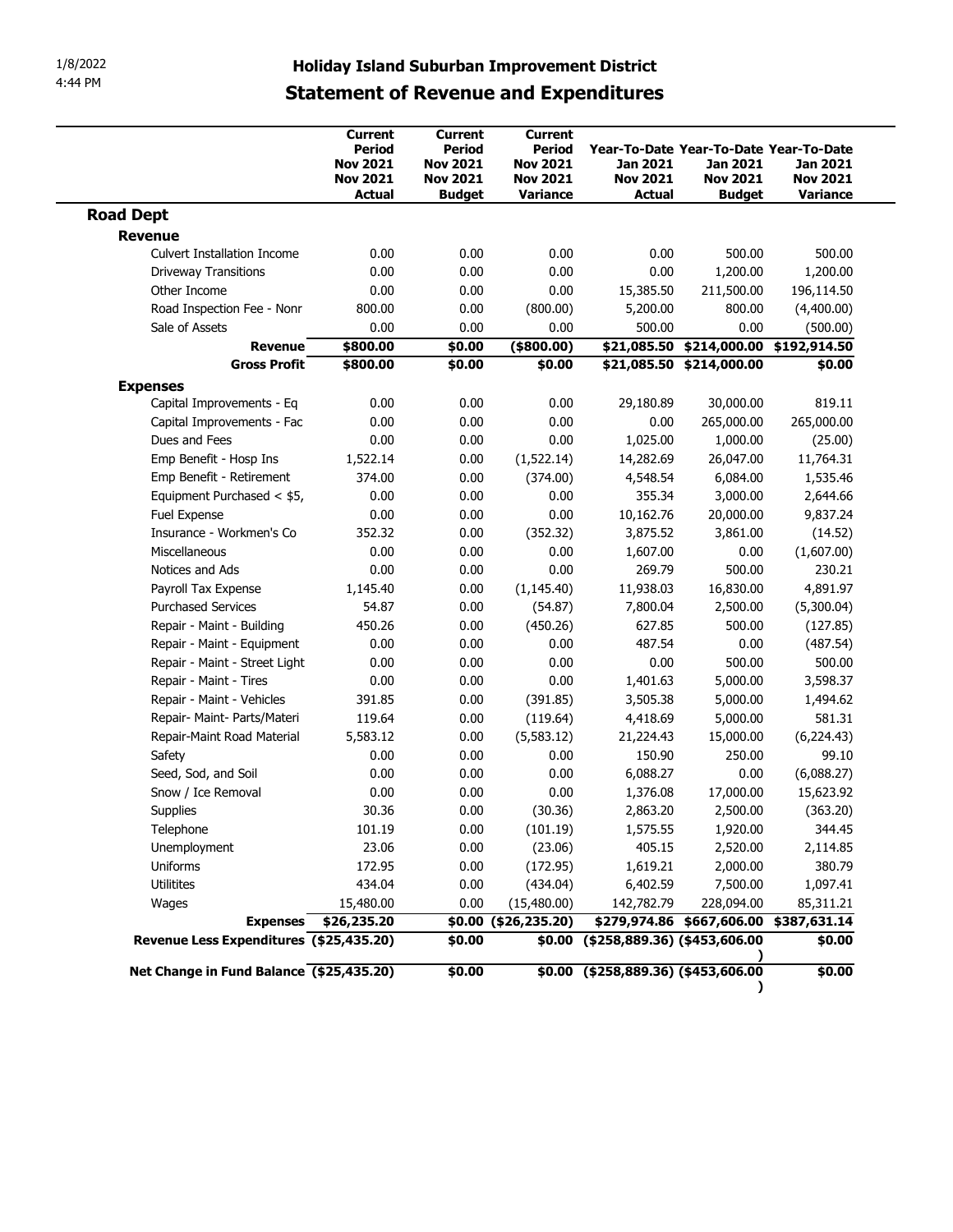|                                                                            | <b>Statement of Revenue and Expenditures</b>                             |                                                                                 | <b>Holiday Island Suburban Improvement District</b>                        |                                                     |                                                                                 |                                         |
|----------------------------------------------------------------------------|--------------------------------------------------------------------------|---------------------------------------------------------------------------------|----------------------------------------------------------------------------|-----------------------------------------------------|---------------------------------------------------------------------------------|-----------------------------------------|
|                                                                            | Current<br>Period<br><b>Nov 2021</b><br><b>Nov 2021</b><br><b>Actual</b> | Current<br><b>Period</b><br><b>Nov 2021</b><br><b>Nov 2021</b><br><b>Budget</b> | <b>Current</b><br>Period<br><b>Nov 2021</b><br><b>Nov 2021</b><br>Variance | <b>Jan 2021</b><br><b>Nov 2021</b><br><b>Actual</b> | Year-To-Date Year-To-Date Year-To-Date<br>Jan 2021<br><b>Nov 2021</b><br>Budget | Jan 2021<br><b>Nov 2021</b><br>Variance |
|                                                                            |                                                                          |                                                                                 |                                                                            |                                                     |                                                                                 |                                         |
| <b>Sewer Dept</b>                                                          |                                                                          |                                                                                 |                                                                            |                                                     |                                                                                 |                                         |
| <b>Revenue</b><br>Debt Service - Sewer Treat                               |                                                                          |                                                                                 |                                                                            |                                                     |                                                                                 |                                         |
| Sewer Sales                                                                | 35,257.57<br>28,161.02                                                   | 0.00<br>0.00                                                                    | (35, 257.57)<br>(28, 161.02)                                               | 279,603.86<br>330,821.14                            | 235,000.00<br>335,682.00                                                        | (44, 603.86)<br>4,860.86                |
| Sewer Sales Installation Ch                                                | 0.00                                                                     | 0.00                                                                            | 0.00                                                                       | 10,200.00                                           | 3,000.00                                                                        | (7,200.00)                              |
| Revenue                                                                    | \$63,418.59                                                              |                                                                                 | \$0.00 (\$63,418.59)                                                       | \$620,625.00                                        | \$573,682.00 (\$46,943.00)                                                      |                                         |
| <b>Gross Profit</b>                                                        | \$63,418.59                                                              | \$0.00                                                                          | \$0.00                                                                     |                                                     | \$620,625.00 \$573,682.00                                                       | \$0.00                                  |
|                                                                            |                                                                          |                                                                                 |                                                                            |                                                     |                                                                                 |                                         |
| <b>Expenses</b><br>Capital Improvements - Eq                               | 0.00                                                                     | 0.00                                                                            | 0.00                                                                       | 33,111.57                                           | 47,500.00                                                                       | 14,388.43                               |
| Capital Improvements - Fac                                                 | 5,894.32                                                                 | 0.00                                                                            | (5,894.32)                                                                 | 35,385.39                                           | 41,500.00                                                                       | 6,114.61                                |
| <b>Chemicals and Fertilizer</b>                                            | 1,670.97                                                                 | 0.00                                                                            | (1,670.97)                                                                 | 21,441.59                                           | 20,300.00                                                                       | (1, 141.59)                             |
| Dues and Fees                                                              | 0.00                                                                     | 0.00                                                                            | 0.00                                                                       | 8,562.50                                            | 9,000.00                                                                        | 437.50                                  |
| Emp Benefit - Hosp Ins                                                     | 734.76                                                                   | 0.00                                                                            | (734.76)                                                                   | 5,973.83                                            | 10,024.00                                                                       | 4,050.17                                |
| Emp Benefit - Retirement                                                   | 271.82                                                                   | 0.00                                                                            | (271.82)                                                                   | 2,796.26                                            | 5,391.00                                                                        | 2,594.74                                |
| Engineering                                                                | 0.00                                                                     | 0.00                                                                            | 0.00                                                                       | 0.00                                                | 5,000.00                                                                        | 5,000.00                                |
| Equipment Purchased < \$5,                                                 | 0.00                                                                     | 0.00                                                                            | 0.00                                                                       | 0.00                                                | 3,800.00                                                                        | 3,800.00                                |
| Fuel Expense                                                               | 0.00                                                                     | 0.00                                                                            | 0.00                                                                       | 4,117.07                                            | 5,400.00                                                                        | 1,282.93                                |
| Insurance - Workmen's Co                                                   | 153.65                                                                   | 0.00                                                                            | (153.65)                                                                   | 1,690.19                                            | 2,072.00                                                                        | 381.81                                  |
| <b>Interest Expense</b>                                                    | 7,276.80                                                                 | 0.00                                                                            | (7, 276.80)                                                                | 84,433.80                                           | 100,000.00                                                                      | 15,566.20                               |
| Lab Fees                                                                   | 729.04                                                                   | 0.00                                                                            | (729.04)                                                                   | 6,343.68                                            | 9,500.00                                                                        | 3,156.32                                |
| Notices and Ads                                                            | 0.00                                                                     | 0.00                                                                            | 0.00                                                                       | 0.00                                                | 300.00                                                                          | 300.00                                  |
| Payroll Tax Expense                                                        | 761.34                                                                   | 0.00                                                                            | (761.34)                                                                   | 7,764.13                                            | 9,928.00                                                                        | 2,163.87                                |
| <b>Purchased Services</b>                                                  | 1,624.87                                                                 | 0.00                                                                            | (1,624.87)                                                                 | 21,744.51                                           | 18,000.00                                                                       | (3,744.51)                              |
| Repair - Maint - Building                                                  | 0.00                                                                     | 0.00                                                                            | 0.00                                                                       | 696.61                                              | 2,500.00                                                                        | 1,803.39                                |
|                                                                            |                                                                          |                                                                                 |                                                                            |                                                     | 15,000.00                                                                       |                                         |
| Repair - Maint - Equipment<br>Repair - Maint - Sewer Plan                  | 0.00<br>1,640.91                                                         | 0.00                                                                            | 0.00                                                                       | 20,766.68<br>24,409.94                              | 25,200.00                                                                       | (5,766.68)<br>790.06                    |
| Repair - Maint - Tires                                                     | 236.09                                                                   | 0.00<br>0.00                                                                    | (1,640.91)                                                                 | 236.09                                              | 1,160.00                                                                        | 923.91                                  |
|                                                                            |                                                                          |                                                                                 | (236.09)                                                                   |                                                     |                                                                                 |                                         |
| Repair - Maint - Vehicles                                                  | 0.00                                                                     | 0.00                                                                            | 0.00                                                                       | 139.10                                              | 2,220.00                                                                        | 2,080.90                                |
| Repair - Maint- Line Repair                                                | 0.00                                                                     | 0.00                                                                            | 0.00                                                                       | 3,017.64                                            | 1,800.00                                                                        | (1,217.64)                              |
| Repair- Maint- Parts/Materi                                                | 774.55                                                                   | 0.00                                                                            | (774.55)                                                                   | 2,838.47                                            | 5,400.00                                                                        | 2,561.53                                |
| Safety                                                                     | 0.00                                                                     | 0.00                                                                            | 0.00                                                                       | 0.00                                                | 1,000.00                                                                        | 1,000.00                                |
| Supplies                                                                   | 0.00                                                                     | 0.00                                                                            | 0.00                                                                       | 1,274.82                                            | 3,000.00                                                                        | 1,725.18                                |
| Telephone                                                                  | 19.44                                                                    | 0.00                                                                            | (19.44)                                                                    | 237.06                                              | 2,940.00                                                                        | 2,702.94                                |
| Travel and Training                                                        | 0.00                                                                     | 0.00                                                                            | 0.00                                                                       | 75.00                                               | 1,900.00                                                                        | 1,825.00                                |
| Unemployment                                                               | 6.45                                                                     | 0.00                                                                            | (6.45)                                                                     | 224.23                                              | 3,157.00                                                                        | 2,932.77                                |
| Uniforms                                                                   | 0.00                                                                     | 0.00                                                                            | 0.00                                                                       | 0.00                                                | 600.00                                                                          | 600.00                                  |
| Utilitites                                                                 | 4,042.92                                                                 | 0.00                                                                            | (4,042.92)                                                                 | 50,064.15                                           | 60,000.00                                                                       | 9,935.85                                |
| Wages                                                                      | 10,196.84                                                                | 0.00                                                                            | (10, 196.84)                                                               | 95,929.80                                           | 129,775.00                                                                      | 33,845.20                               |
| <b>Expenses</b>                                                            | \$36,034.77                                                              |                                                                                 | \$0.00 (\$36,034.77)                                                       |                                                     | \$433,274.11 \$543,367.00 \$110,092.89                                          |                                         |
| <b>Revenue Less Expenditures</b><br>Net Change in Fund Balance \$27,383.82 | \$27,383.82                                                              | \$0.00<br>\$0.00                                                                | \$0.00                                                                     | \$187,350.89                                        | \$30,315.00                                                                     | \$0.00                                  |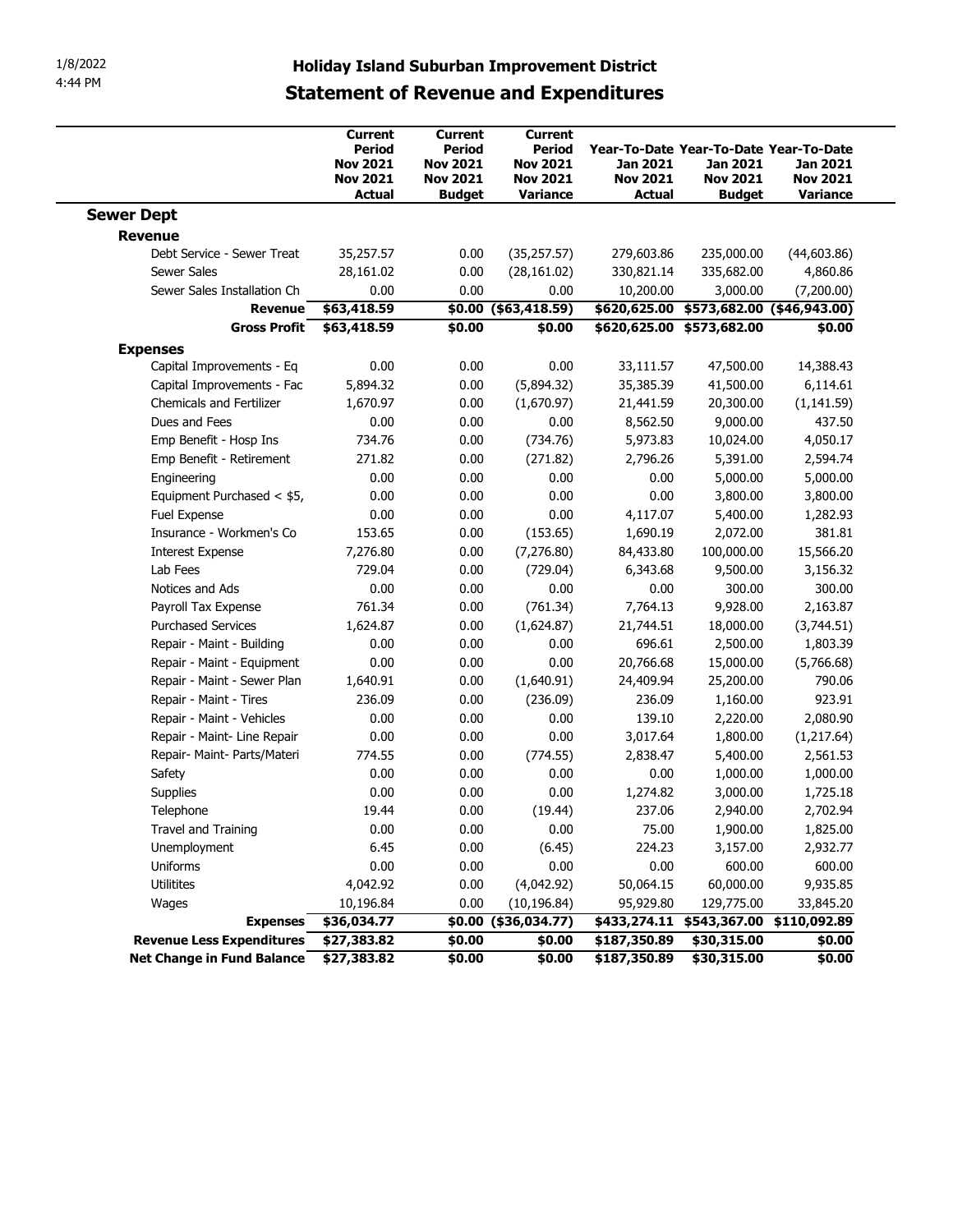| 1/8/2022 |                                              |                                                     |                                 |                          |                                        |                  |                   |
|----------|----------------------------------------------|-----------------------------------------------------|---------------------------------|--------------------------|----------------------------------------|------------------|-------------------|
| 4:44 PM  |                                              | <b>Holiday Island Suburban Improvement District</b> |                                 |                          |                                        |                  |                   |
|          |                                              | <b>Statement of Revenue and Expenditures</b>        |                                 |                          |                                        |                  |                   |
|          |                                              |                                                     |                                 |                          |                                        |                  |                   |
|          |                                              | Current<br><b>Period</b>                            | <b>Current</b><br><b>Period</b> | <b>Current</b><br>Period | Year-To-Date Year-To-Date Year-To-Date |                  |                   |
|          |                                              | <b>Nov 2021</b>                                     | <b>Nov 2021</b>                 | <b>Nov 2021</b>          | Jan 2021                               | Jan 2021         | Jan 2021          |
|          |                                              |                                                     | <b>Nov 2021</b>                 | <b>Nov 2021</b>          | <b>Nov 2021</b>                        | <b>Nov 2021</b>  | <b>Nov 2021</b>   |
|          |                                              | <b>Nov 2021</b>                                     |                                 |                          |                                        |                  |                   |
|          |                                              | <b>Actual</b>                                       | <b>Budget</b>                   | Variance                 | <b>Actual</b>                          | <b>Budget</b>    | Variance          |
|          | <b>Unallocated</b>                           |                                                     |                                 |                          |                                        |                  |                   |
|          | <b>Expenses</b>                              |                                                     |                                 |                          |                                        |                  |                   |
|          | Credit Cards Fees                            | (43.88)                                             | 0.00                            | 43.88                    | (43.88)                                | 0.00             | 43.88             |
|          | <b>Expenses</b><br>Revenue Less Expenditures | ( \$43.88)<br>\$43.88                               | \$0.00<br>\$0.00                | \$43.88<br>\$0.00        | ( \$43.88)<br>\$43.88                  | \$0.00<br>\$0.00 | \$43.88<br>\$0.00 |